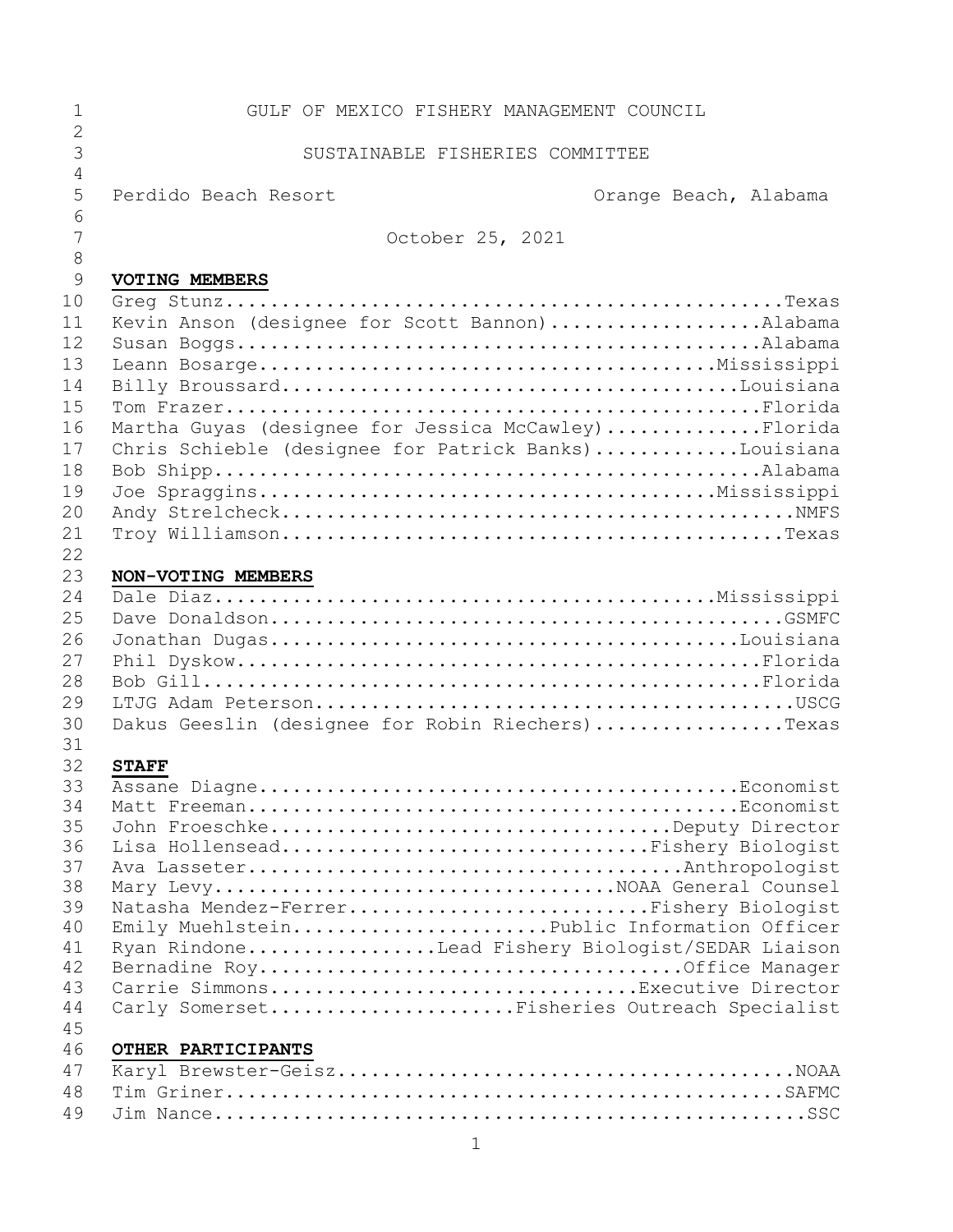| 3              |  |
|----------------|--|
| $\overline{4}$ |  |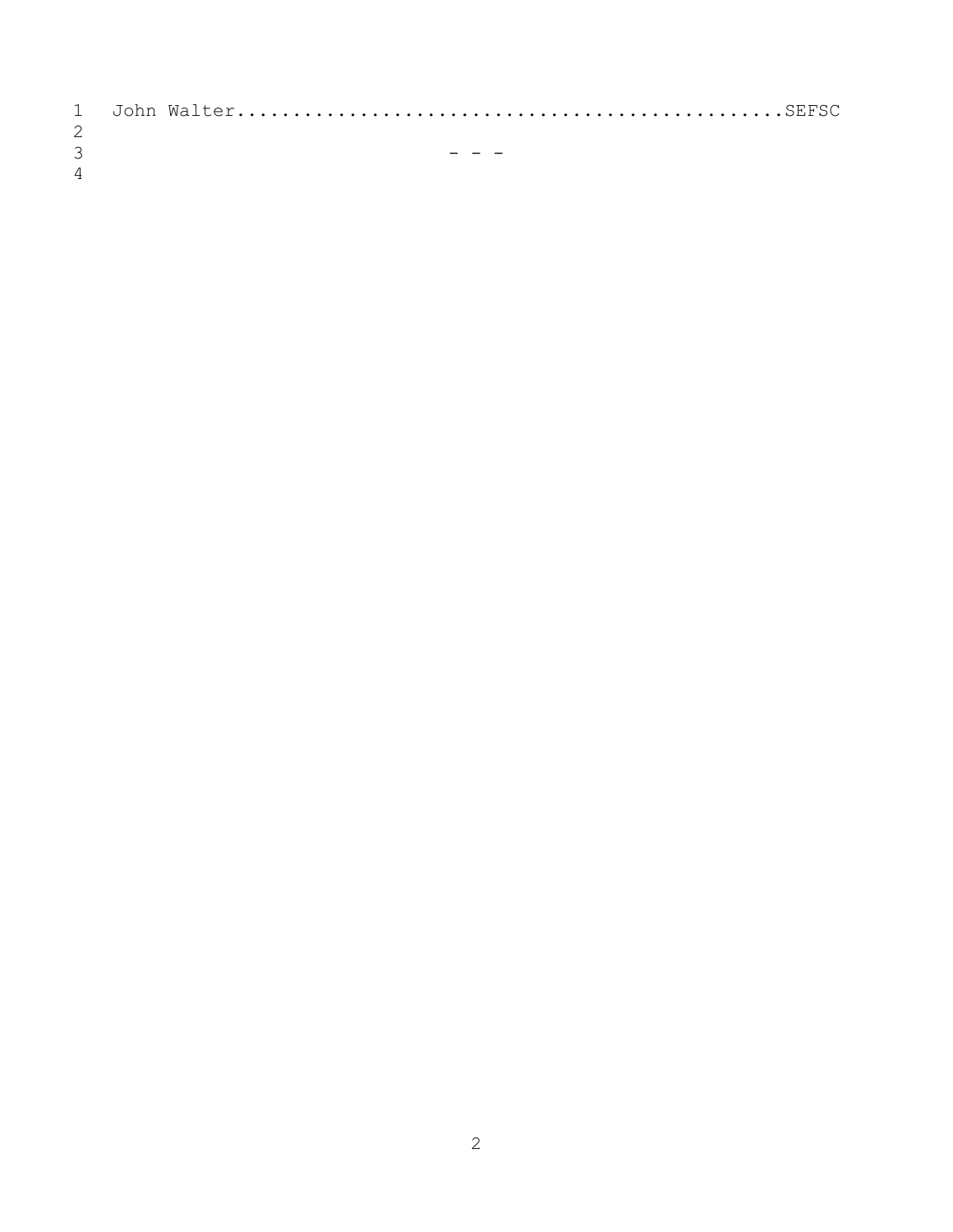|                 | TABLE OF CONTENTS                                               |
|-----------------|-----------------------------------------------------------------|
| $\overline{2}$  |                                                                 |
| 3               |                                                                 |
| 4               |                                                                 |
| 5               | Adoption of Agenda and Approval of Minutes4                     |
| 6               |                                                                 |
| $7\phantom{.0}$ |                                                                 |
| 8               |                                                                 |
| 9               |                                                                 |
| 10              |                                                                 |
| 11              | SSC Recommendations on Using Field Experiments to Assess        |
| 12              | Alternatives for Distributing Fish to the Recreational Sector15 |
| 13              |                                                                 |
| 14              | Report to Congress on Shark and Dolphin Depredation19           |
| 15              |                                                                 |
| 16              |                                                                 |
| 17              |                                                                 |
| 18              |                                                                 |
| 19              |                                                                 |
| 20              |                                                                 |
| 21              |                                                                 |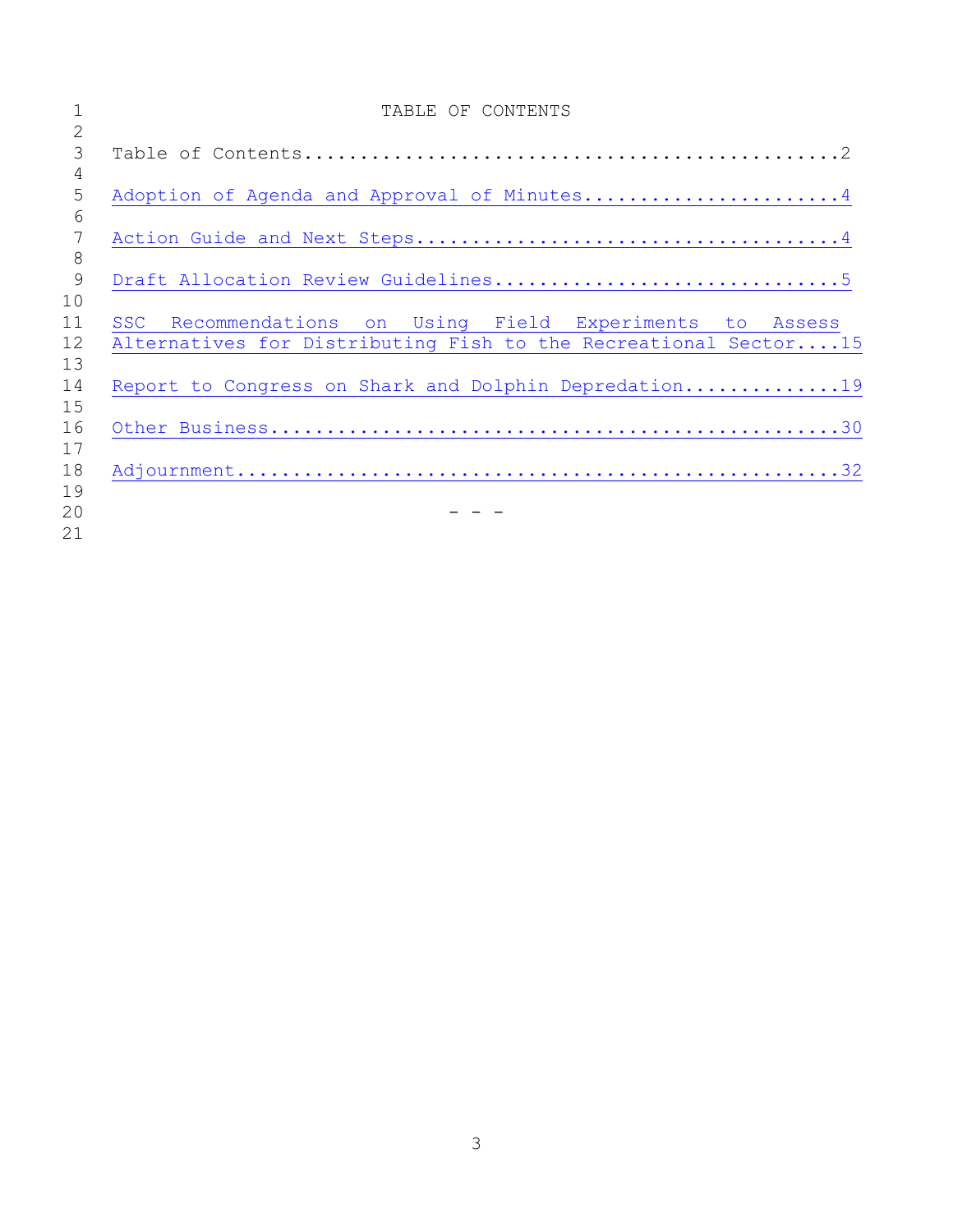The Sustainable Fisheries Committee of the Gulf of Mexico Fishery Management Council convened on Monday morning, October 25, 2021, and was called to order by Chairman Greg Stunz.

<span id="page-3-1"></span>

## <span id="page-3-0"></span> **ADOPTION OF AGENDA APPROVAL OF MINUTES ACTION GUIDE AND NEXT STEPS**

 **CHAIRMAN GREG STUNZ:** We will call the Sustainable Fisheries Committee together, call to order, and we have a quorum, and I think everyone is present. Since there are new members of this committee, I will go ahead and go through that list. Obviously, I'm the Chair, and Dr. Shipp is the Vice Chair, Mr. Schieble, Mr. Anson, Ms. Boggs, Ms. Bosarge, Mr. Broussard, Dr. Frazer, Ms. Guyas, General Spraggins, Mr. Strelcheck, and Mr. Williamson. With that, our first order of business is the Adoption of the Agenda. Is there a motion to adopt the agenda?

**GENERAL JOE SPRAGGINS:** I will make a motion.

 **CHAIRMAN STUNZ:** Okay, and it's seconded by Ms. Boggs. General Spraggins made the motion. I would, if it's okay with the committee, I would like to add one item in Other Business, and 24 some of you know, and some of you may not, that we have representation on the ICCAT Advisory Committee, and I just wanted to briefly update you on that last meeting that we just had last week with that, but, other than that, is there any other business or any other -- Is there any opposition to that agenda and addition to the agenda in Other Business? Seeing none, we will consider that the agenda is approved. 

 The next item of business is the Approval of the Minutes. Is there a motion for approval of the minutes? It's moved by Mr. Broussard and seconded by Mr. Anson. I am not seeing any opposition to the approval of the minutes. Seeing none, we will consider the minutes approved. Is Dr. Diagne online?

 The next step is to go through the Action Guide, if he's there. While we're waiting, and I don't know if Assane can hear me, but, since there's really three main areas we need to go through, and they are very different, maybe we can go through each one of those individually right before those agenda topics. If he's not available, Mr. Chairman, I can kind of go through the Action Guide, since we're behind on timing, if you want me to --

 **DR. ASSANE DIAGNE:** Hello.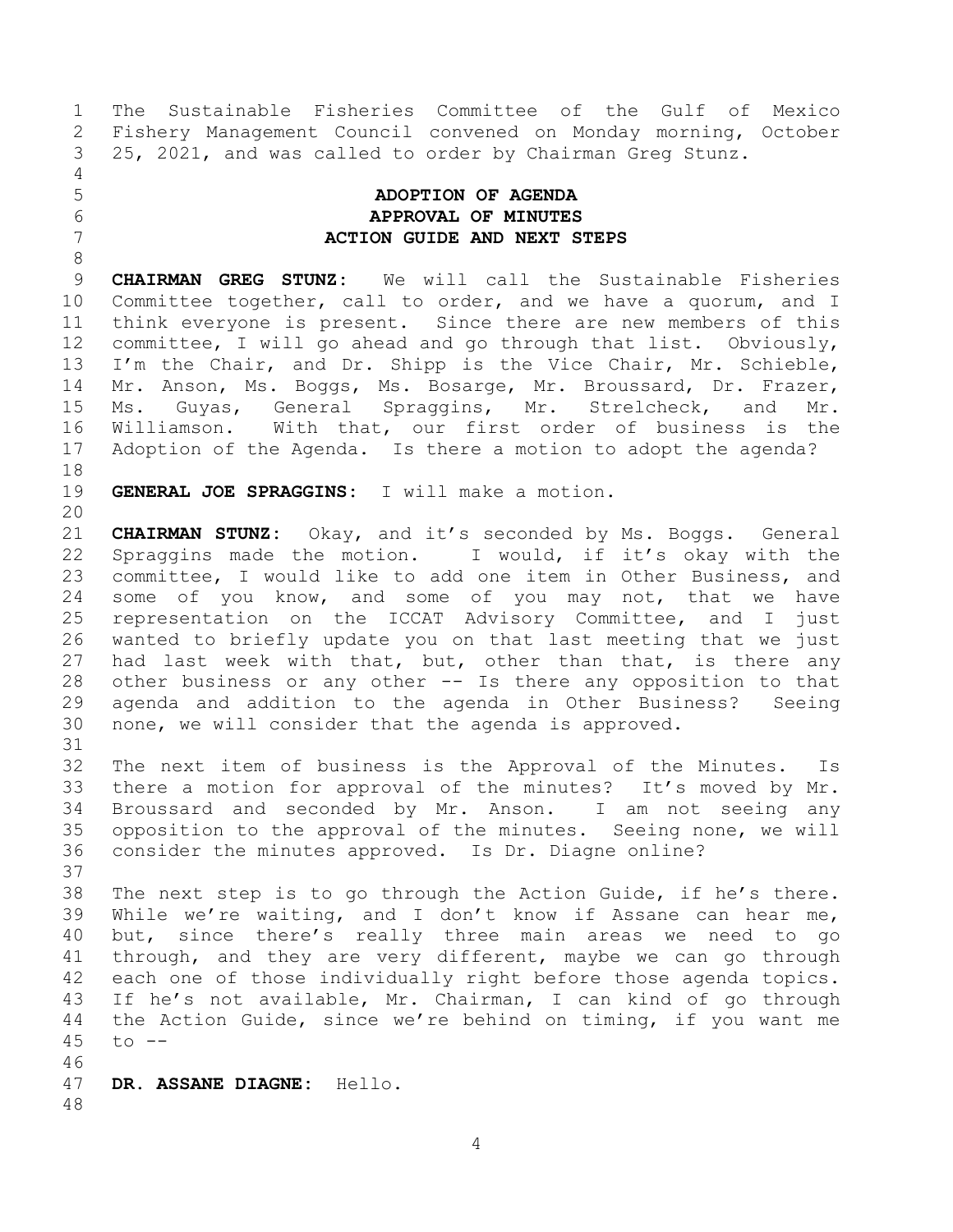**CHAIRMAN STUNZ:** Assane, we were just at the Action Guide and Next Steps phase, and I was asking if you would please go through that action guide, but maybe each agenda item one-by- one, since they're very different. The first item up for consideration and discussion is the Draft Allocation Review Guidelines, and so could you talk us through that, please?

## <span id="page-4-0"></span>**DRAFT ALLOCATION REVIEW GUIDELINES**

 **DR. DIAGNE:** Thank you very much. Apologies, and I was speaking without realizing that I kept myself muted, and so let's go ahead and get started. The first item that we will discuss is the draft allocation review guidelines. For this item, staff will present draft review guidelines, and the council will consider the information presented and ask questions. After that, the committee is expected to give feedback and suggest revisions and discuss next steps, as warranted. Thank you.

 **CHAIRMAN STUNZ:** Thank you, Assane, and so that draft allocation review guidelines can be found on Tab E, Number 4. Assane, are you going to be the one talking us through this? 

 **DR. DIAGNE:** Yes, and I will present the draft allocation guidelines. I will start with talking a little bit about the guidelines. As you recall, NMFS's allocation review policy did request that the councils develop allocation review triggers, and this is something that our council has done, and the council's allocation review policy is on our website.

 What it is that we want to discuss today is a draft of guidelines that will help the council, if you would, conduct the allocation review, and so we are just going to detail the process, and I would like to mention that these guidelines are not a requirement of the allocation review policy, and it is simply an extra step that our council has decided to take, essentially, I guess, to streamline the allocation reviews, when the time comes.

 Before we start, I would like to make a distinction, once again, between an allocation review and the development of an allocation FMP, and the allocation review is the preliminary look, and that is an evaluation that leads to the decision of whether or not the development of an amendment to look at reallocation is warranted. Therefore, it is a much simpler process than the development of an amendment itself, and the development of an amendment would, of course, evaluate alternative reallocation options with the full analysis, and, upon that, the council would then make its decisions.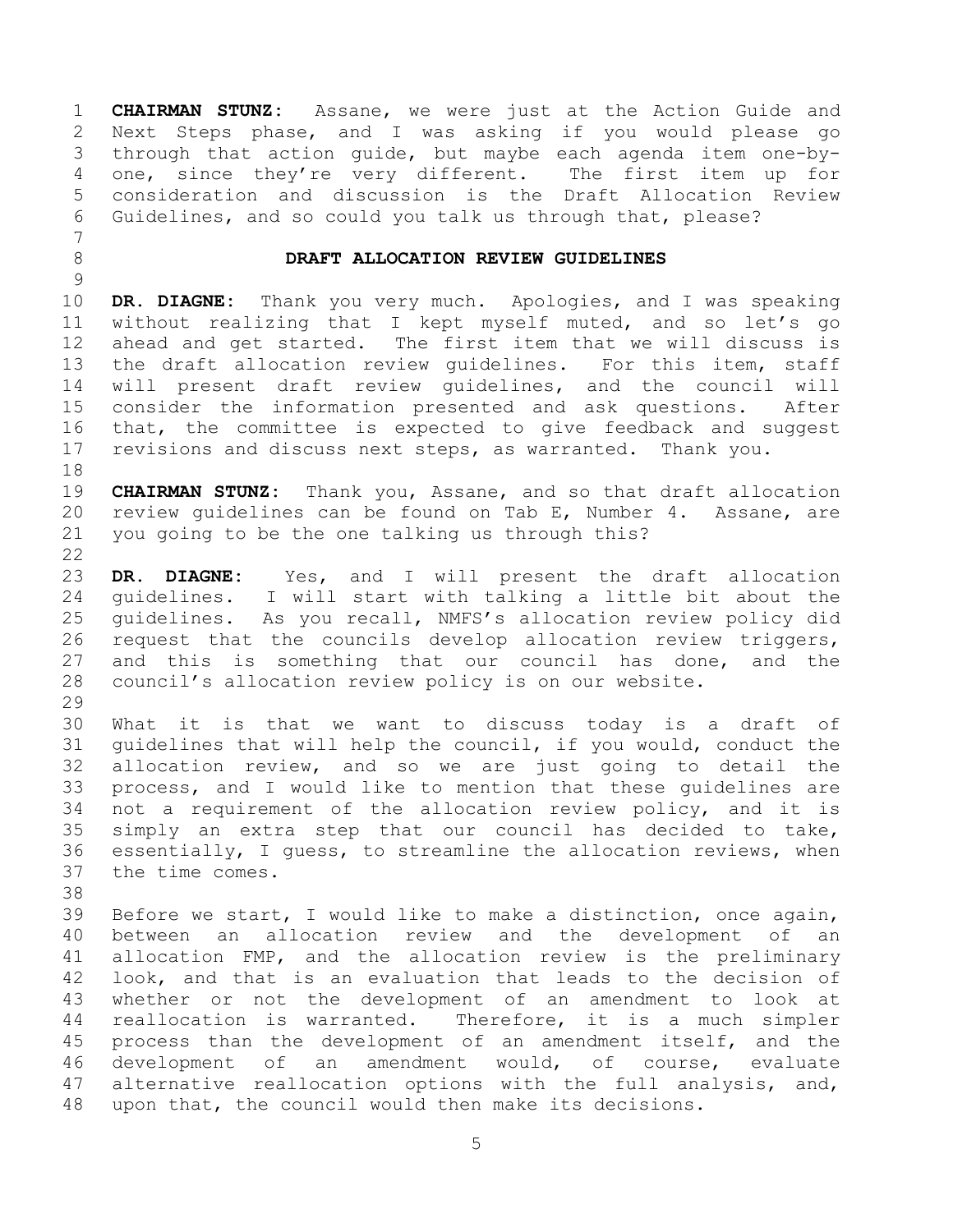We have detailed several steps, if you would, or issues, that we thought were relevant to detailing the process of an allocation review, and we will start with the terms of reference, and, here, for the process that we are laying out, the council will formally adopt the terms of reference for each of its allocation reviews. The terms of reference could either be drafted by the SSC or by council staff, with conjunction, or at least the help, of the Science Center and SERO. We are planning also to have the SSC review the terms of reference prior to final approval by the council, and, of course, the council can suggest revisions, additions, and changes, and then formally adopt the terms of reference. The next item that we discussed that we consider here is essentially who would serve on an allocation review panel. Prior to each allocation review, the council will either appoint a review panel or specify the method by which such a panel would be appointed. One of the issues that we highlighted here is the fact that the council should pay special attention to potential conflicts of interest, by avoiding the appointment of individuals with affiliation to a particular sector to serve on an allocation review panel. Here, we have three alternatives and a combination of those, if you would, and the council may decide to let an IPT, which are the groups that would typically develop the amendments, conduct the allocation review, and the IPT includes SERO, Science Center, and council staff, and these members are selected through the same process, essentially, between our leadership here at the council, plus SERO and the Science Center, and an IPT tasking memo is then drafted, and then members are then known. If the council decided to, it could appoint SSC members to serve on the review panel, and, finally, as warranted by the council, the council can decide to appoint independent experts. The council could also consider a combination between these three

- alternatives, and, in any case, regardless of the alternatives selected, council staff and SERO staff will assist.
- 

 The next issue that we would like to talk about is the review notice. A Federal Register notice will have to be published prior to the initiation of each allocation review, and some of the things that should be on the FRN notice would include, of course, the species and the allocation to be reviewed at the time, the membership of the review panel, and, as applicable,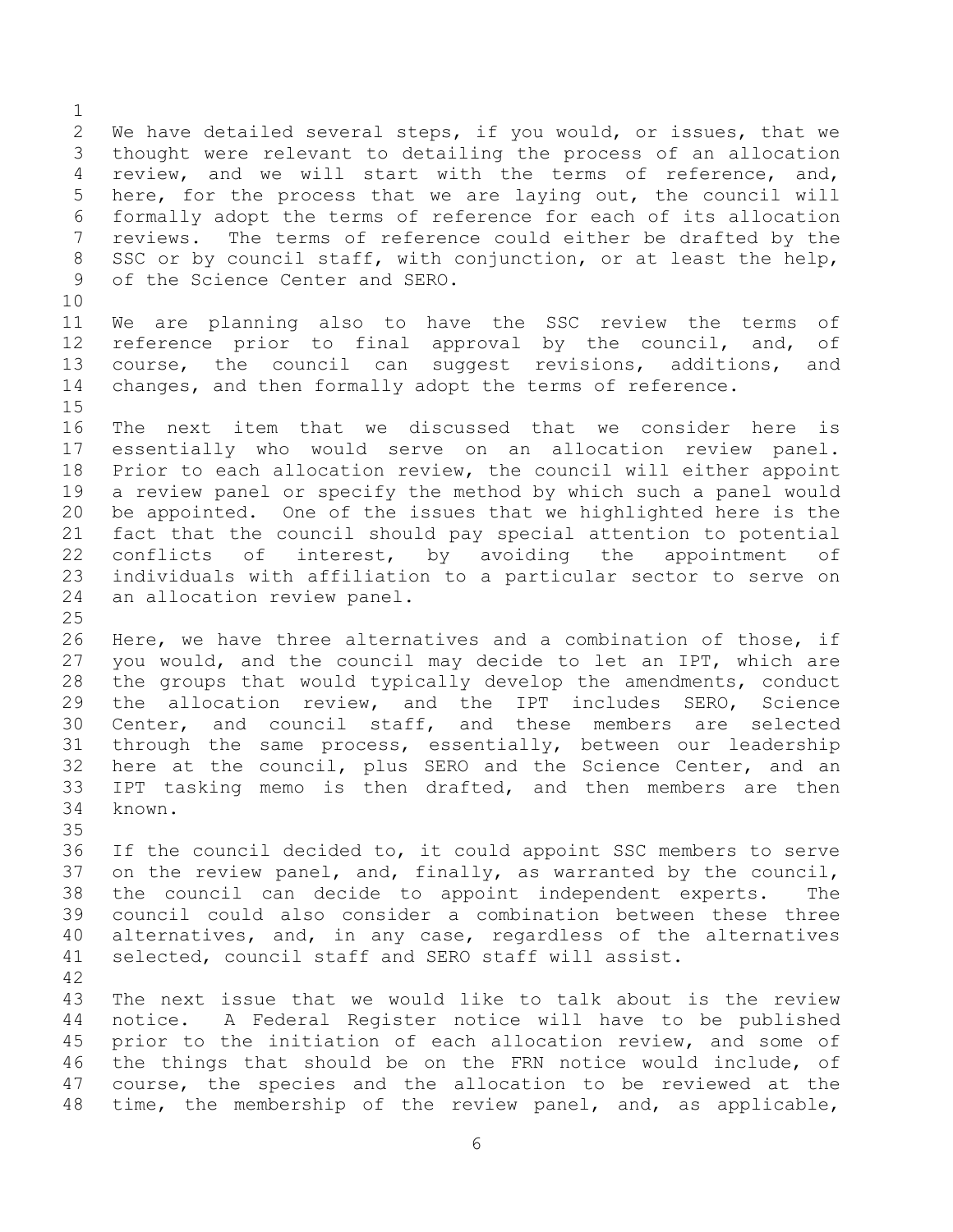provide the anticipated locations and dates of the review panel's meetings, and this is to allow an opportunity for the general public to participate in this. In terms of looking at the review tiers, essentially, we are going to have, potentially, what is called here a routine review for most of the species, unless the council decides otherwise, and, for the routine reviews, just a look at the goals and objectives of the FMP, and looking at, essentially, descriptive statistics, if you would, some of which are including the quota utilization rate, for example, either how much of the ACL has been harvested, and other relevant items like that. If we could scroll down a little bit, in the routine review, the things that we would look at would include, of course, a historical landing by sector or by user group, if the allocation to be reviewed includes different user groups, and discard and discard mortality rates, if such information is available. These routine allocation reviews will be conducted for most, if not all, of the species, unless the council decides, on a specific case, to ask for additional information based on the species at-hand and based on the council's interest. In any event, should the council decide to do that, we would rely on factors, if you would, that are consistent with the allocation review policy. If we scroll down a little bit, to be able to discuss the allocation review stages, and, essentially, the allocation review process could be divided into three stages, and one stage would look at the data, and we call it here, quote, unquote, a data review phase, if you would, and the second stage would concentrate on the core of the review itself, by providing the information and looking at the data series and the like, and, finally, the emphasis would be, during Stage 3, on the production of the report, the draft report, if I can call it that, or a preliminary report. One issue that is important throughout the process will be to give opportunities to the public to participate in these reviews, and so, once the draft allocation document has been prepared, it will be submitted to the relevant SSCs, the Standing SSCs and the Socioeconomic SSC as well as the other relevant SSCs, for example the Mackerel SSC, depending on the species to be reviewed. The draft review will also be presented to the relevant APs and give them an opportunity to comment and provide recommendations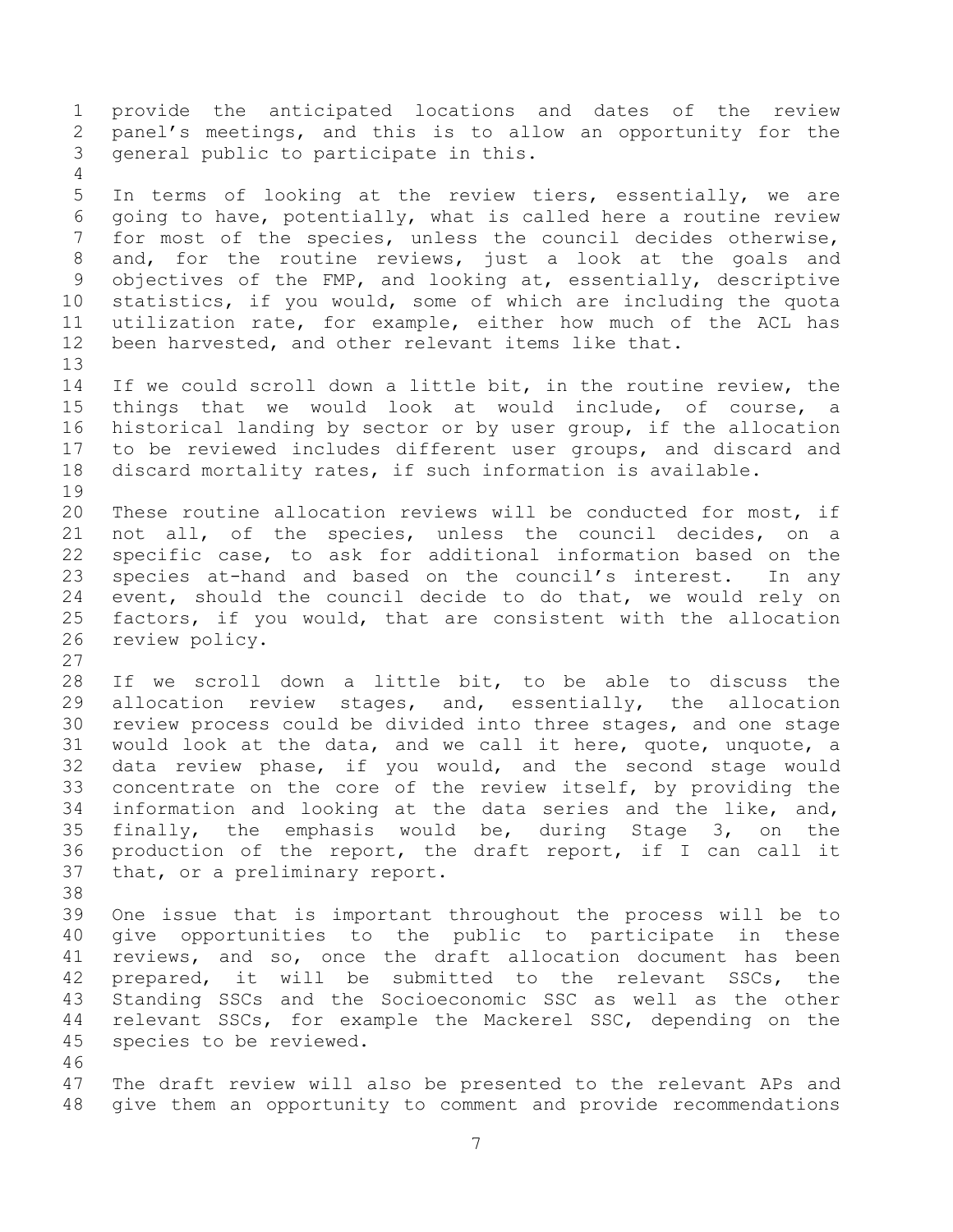to the council. After that, the draft report, the SSC recommendations, and the AP recommendations will be presented to the council, and the council will comment and will have an opportunity to suggest revisions and to request additional information, including additional data series, as warranted. In addition to that, the public will be allowed to provide comments during the usual public comment session that the council holds during each meeting, and the public will also have an opportunity to submit electronic comments along the process at any time, as they see fit. With all of that, the council will then be able to make its final decision and make its recommendation, and, at the end of the process, the council's recommendation could be one of two things. Either the council would decide that, for the time being, the allocation is fine, or is still working, quote, unquote, according to the FMP objectives, and decide that a reallocation amendment is not warranted at that time, or the council may decide to initiate an FMP amendment to change, or at least to consider, potential changes to the allocation that has just been reviewed. Now, depending on the decision that the council makes, the clock, the allocation review clock, if you would, would reset one way or another. If the council, following the review, decides that an allocation amendment is not needed at the time, then we reset the allocation review clock immediately, and then we plan for the next review, for example, in the following four years, six, or seven years, depending on the allocation at-hand, consistent with the triggers that the council has selected. If the council decides to develop an FMP amendment, then we will go through the process and develop the FMP amendment, and the council would make its final decision, and then, on the day of the publication of the final rule for that amendment, that date will be used to reset the allocation review clock. I think this was the last topic, here, and, if we scroll down, we will go to the allocation review policy, which was just added here for reference, and so, Dr. Stunz, I am going to stop here for now. Thank you. **CHAIRMAN STUNZ:** Thank you, Dr. Diagne. That was a good summary of where we are, and we'll open it up to the committee now for any questions they may have of you or the document in general. Mr. Anson.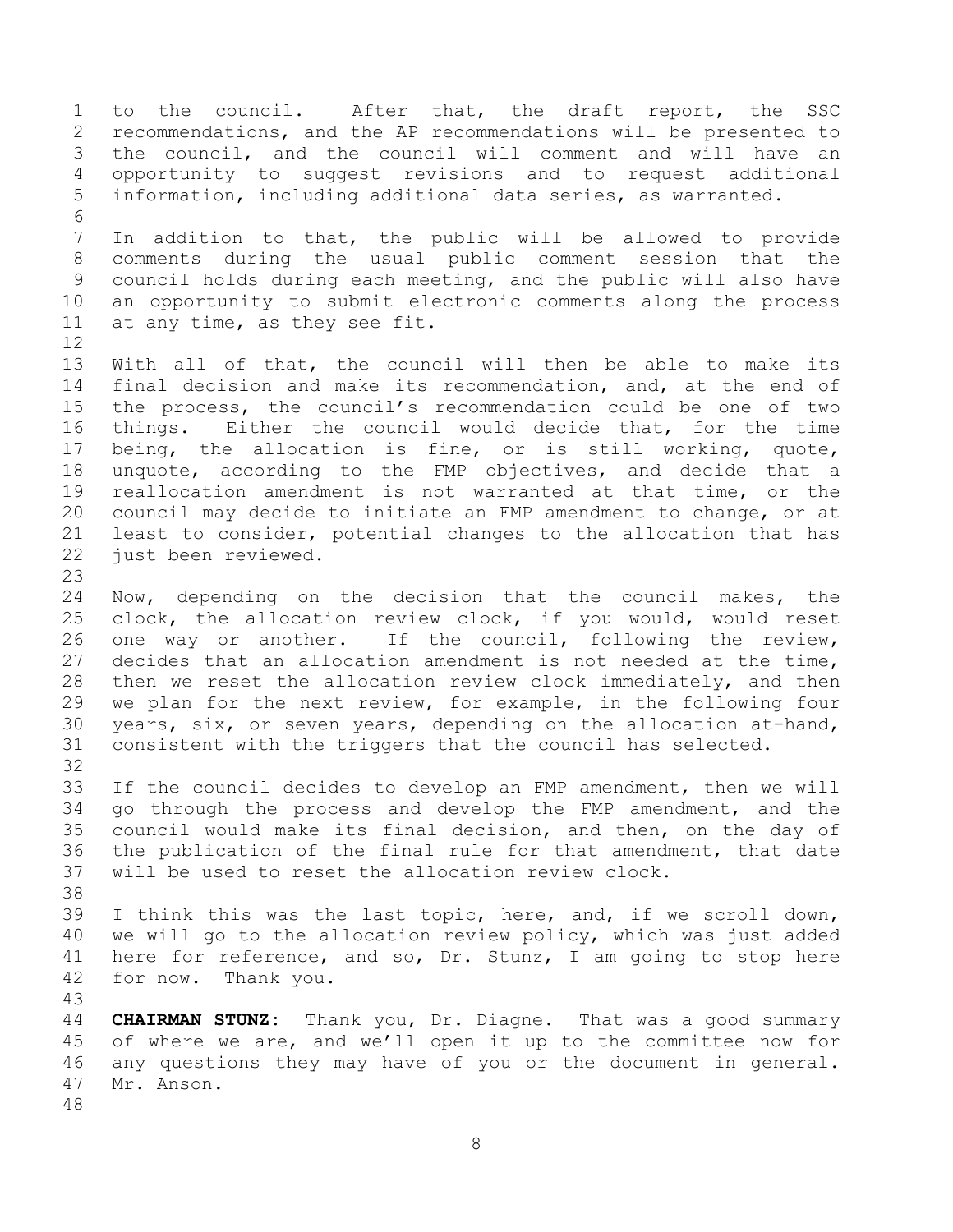**MR. KEVIN ANSON:** Thank you, Dr. Diagne, for the presentation, or at least the summary of the document. I am looking at Section 3 on membership of the review panel, and it says, "appoint independent experts". Are those experts going to be solicited through some notification that the council is interested on certain topics or expertise, or are these going to be certified independent experts, or all of the above, and is that where we decide, or can decide, if you need extra input?

 **DR. DIAGNE:** At this point, extra input or guidance from the council or committee would be welcome, but the first thing is that, essentially, in preparation for a given allocation review, we would solicit, if you would, applications in the different expertise, if you would, that would be needed. For example, we would solicit an application from economists or anthropologists and biologists, and essentially bring those applications to the council, and the council then would make its decision as to who they would want to appoint in these panels.

 **CHAIRMAN STUNZ:** Other questions from the committee? Mr. Williamson.

 **MR. TROY WILLIAMSON:** Thank you. Dr. Diagne, give us an example of a term of reference, please?

 **DR. DIAGNE:** Essentially, in drafting this, we looked at, for example, our SEDAR process, and this is something that the council has suggested in a previous meeting, and an example would be, for example, a clear explanation, if you would, or discussion, of the capacity utilization rates by sector.

 To fulfill that, I guess you would take the different ACLs and landings by sector, or user groups, for example, if you are looking at red snapper and having the two separate components, and present a historical series of capacity utilization rates, and I am using this as an example, thinking that, for example, if let's say a particular sector is consistently below let's say 100 percent capacity utilization rate, that may lead the council to think that perhaps an allocation could be readjusted, one way or another, to bring that more in line of a full utilization of the resource at-hand, and that is an example.

 **CHAIRMAN STUNZ:** Okay. Thank you. Are there other questions? Mr. Gill.

 **MR. BOB GILL:** Thank you, Mr. Chairman. I'm not on your committee, but I have a question and several comments, however you would like to handle that, but my general comment, and thank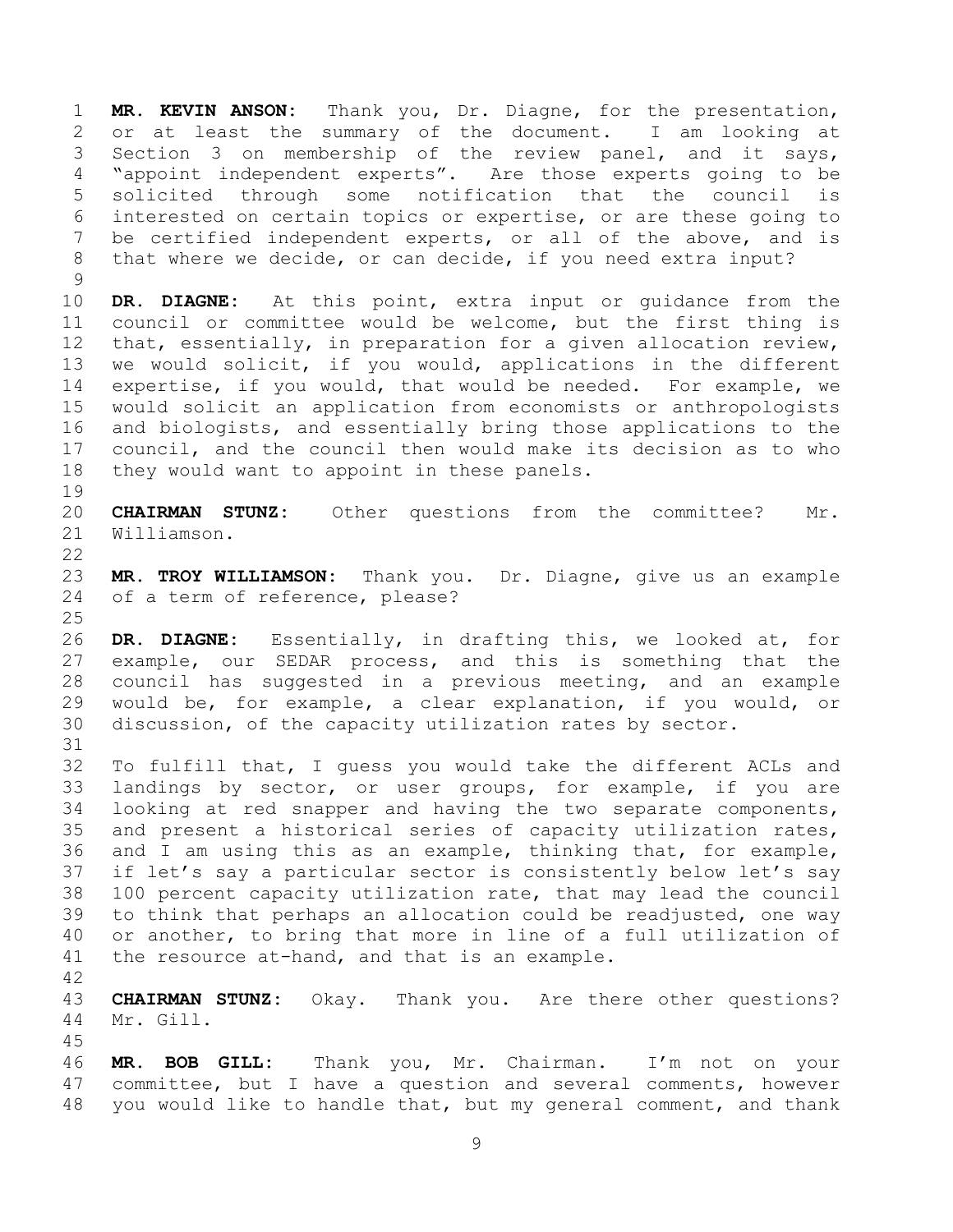you, Dr. Diagne, for the document that you prepared. My read is that this document, for us, is a new document, and we don't have anything like it currently, and so we're using it to look at the future of how to do allocations and allocation reviews. As such, it's somewhat open-ended, in the sense that we ought to be thinking about things that we don't currently do, and, in fact, my read of 11902 says that that's what they're saying, on page 5, under Factors to Consider. I think that we could be a little more expansive, in terms of what we include and don't include, and one example of that would be, in my view, the tiers that you have written and the wording that you have relative to supplemental factors, and my way of thinking is that, when we actually are doing an allocation review, then the supplemental factors mentioned, socioeconomic, et cetera, are not elective, and they're mandatory. They're part of the consideration of how to review the allocation, because there is obviously considerable impact not only from the biological side, but from the socioeconomic, et cetera, and, these external factors, we historically typically ignore, but, in the future, we need to pay attention to, and so I think that the wording that says "may elect to" needs to be rewritten to ensure that they are mandatorily part of the review. Another thought, if I could continue, Mr. Chairman. **CHAIRMAN STUNZ:** Sure. Go ahead. **MR. GILL:** On the review stages, it seems to me that we have historically done allocations one way, and, in the future, that may or may not be the case, but we ought to be open to considering different ways of doing that business, and so this review team has some expertise, and I think part of their draft report ought to include, and recommend, the allocation process to be used, and it may be the same as we've done, but it may be something different, but, if we don't think about doing it differently, we never will. I guess my other question is, in terms of the review policy, on page 7, I am little confused, at the bottom, about the allocations listed there, and I am not sure exactly what you mean, but my sense is those are examples of possible allocations, and the terminology of allocations included doesn't suggest that, and so could you clarify that for me? **DR. DIAGNE:** Thank you, Mr. Gill, and I will try to answer the questions in the order which I have written them down. I will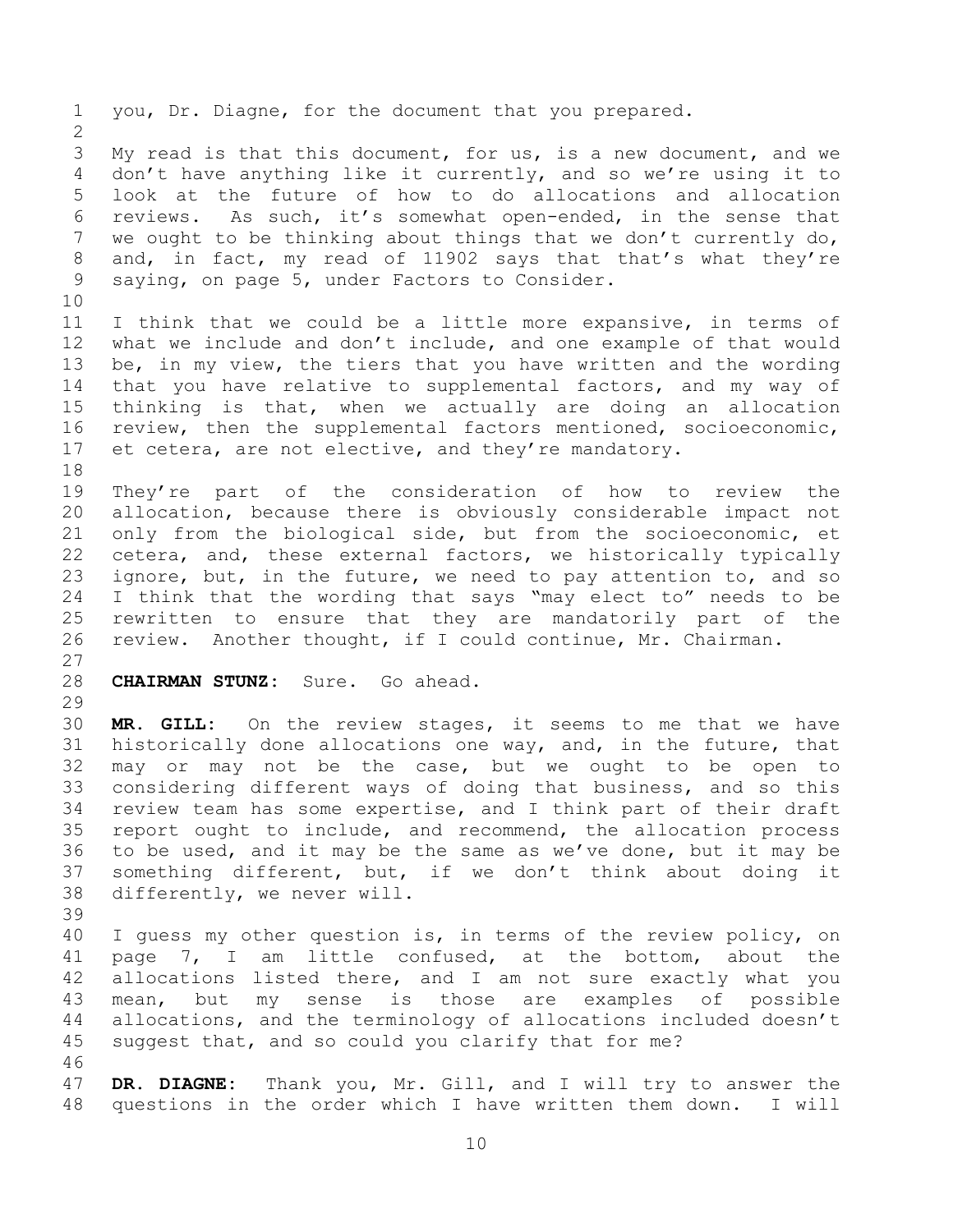start with this idea of let's say an expansive list of factors. Yes, definitely that section could be rewritten and adjusted, but a couple of factors. This document is not about telling us, I mean telling the council, how they should or shouldn't evaluate allocation alternatives within an FMP. I guess one of the challenges is the fact that we have never formally reviewed any of our allocations. As a council, we are in the habit of essentially just going to the second stage, meaning the council has, on several occasions, just offered a motion to request the development of a reallocation amendment, and that is within the council's authority, of course, within its purview, and, in fact, the allocation review policy recognizes it as such. The most recent example of this would be for us to think about the red grouper adjustment in allocation, and, essentially, we had new information, due to the recalibration and a stock assessment, and the council took the opportunity to adjust the reallocation. That is one part. The second part is that having guidelines to conduct allocation reviews is not required by the allocation review policy. In fact, around the country, if I am not mistaken, only us and the South Atlantic Council have decided to draft a set of guidelines, but this is very useful, because it will allow us to essentially broadly draw, if you would, the contours of our future allocation reviews, even though we have never conducted one formally, and we typically subsume the review within the FMP amendment to look at reallocation. Another thing that I may offer as a point to answer is that NMFS has indicated that the allocation review itself should be a fairly simple process, and the more elaborate, if you would, process is reserved for the amendment, the FMP amendment, to consider reallocation options. One thing that I would like to stress, and which I started with, is that we need to make a distinction between the allocation review and the FMP amendment, and so, as far as asking the review panel to recommend how an allocation amendment should proceed, that is within the purview of the council, if they so desired, but that is, it seems to me, going outside of their mission, which is essentially just to present the data that would allow the council to decide whether they should initiate an amendment or not, but certainly, if the council would want us to add that to this, we will be able to do that.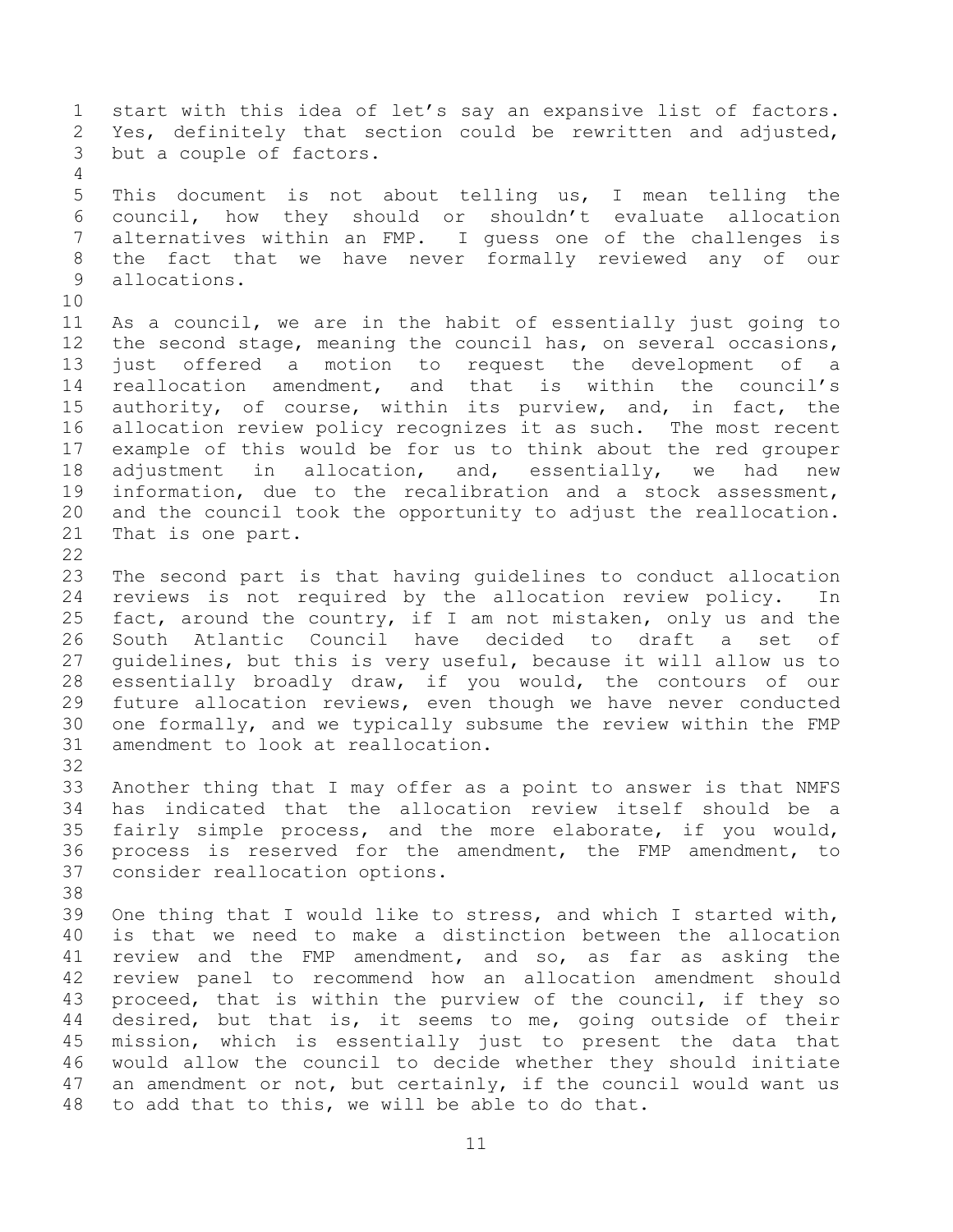If we went to the allocation review policy, when we started this process, essentially, to meet the request, or the mandates, of the allocation review policy that NMFS published, we had preliminary meetings, and we did talk with I think Ms. Levy, and then determined which one of the Gulf allocations will be subjected to this review process.

 That is where the list that Mr. Gill refers to on page 7 comes from, but, if you go on page 8, then we would see those allocations, as well as the different time intervals that the council selected as time triggers to review these allocations, and so I guess one of the examples would be that our first formal review, or collective set of reviews, would be to review the recreational red snapper ACL allocations between the two components that we have, private angling and the for-hire component, and so that should be done, or at least initiated, in April of 2023, and so on, and so that is where the list comes from. These are all of our allocations that are subject to the policy. It may be the case that I forgot something, but, if I did, Mr. Gill, please let me know, and I will try to answer. 

 **CHAIRMAN STUNZ:** Thank you, Dr. Diagne, and, Bob, thank you for those comments. I share some of those, and I want to add to that in a minute, but I want to make sure the committee, before I do that, has had an opportunity to chime-in on this. Mara. 

 **MS. MARA LEVY:** Thanks. Just a quick question to Assane. Have you considered putting any kind of rough timeframe for completion in this document? We know when it's starting, right, and I heard you just say that it's meant to be a fairly simple process, but I understand that, depending on the allocation, the timeframe might be different, and have you thought about how long it would take to complete and whether you should put that in this document?

 **DR. DIAGNE:** Yes, and, for exactly the reasons that you mentioned, that is why we didn't put it. It may be the case that, for certain allocations, it will go extremely fast, and, for others, it will take a little more time, but certainly, if the committee, or the council, has in mind a maximum timeframe to complete these things, that would be a piece of information that we would include here.

 Again, the main reason why we did not include it here was because of the specificities of the different species and the corresponding allocations, the level of interest and so on and so forth. That is why, but we did think about it, but perhaps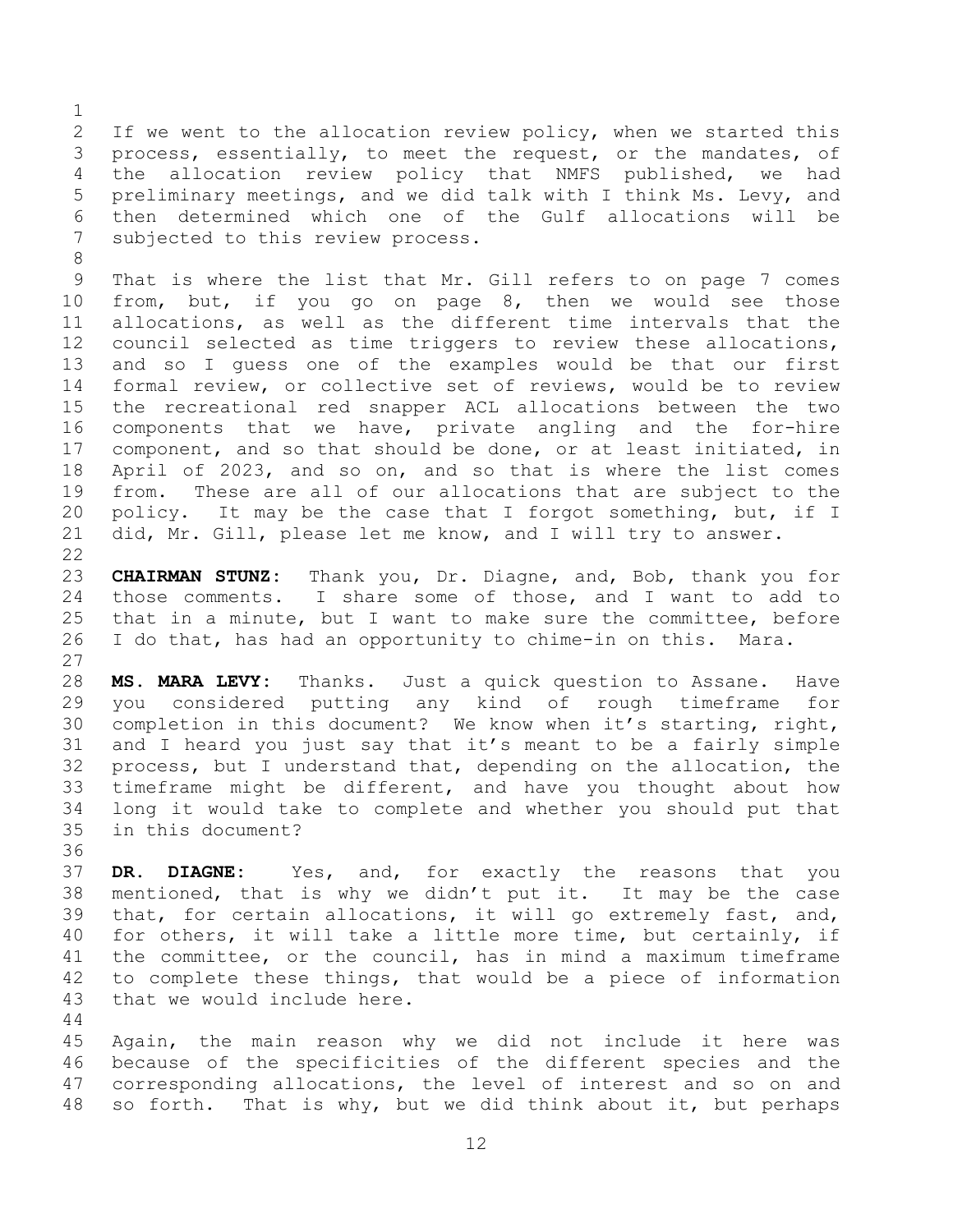we just didn't know how to put let's say a maximum timeframe for something like this, but, if the committee has directions for that, we will certainly add it. **CHAIRMAN STUNZ:** Thank you, Dr. Diagne. Is there other questions regarding this document? Andy. **MR. ANDY STRELCHECK:** Thanks, Dr. Diagne, for the presentation. I guess mine is more of a comment, and maybe Bob Gill, who listened, or participated, in the South Atlantic meeting in September, or Tim Griner, can weigh-in. This, to me, is a very different approach than what the South Atlantic Council is taking right now, and this is very much kind of procedural. The South Atlantic Council has been working on a decision tree for these allocation reviews, and, although it's still a work in progress, I like the approach they're taking, because it really is kind of a thoughtful process from the beginning, in terms of looking at all the steps and things that they need to be considering as part of this allocation review process. I am wondering, Assane, one, if you have looked at that and given any consideration to that, in some form or fashion, for the Gulf Council, and, two, for those that are familiar with that allocation decision tree, if you would want to comment on that. **DR. DIAGNE:** Thank you, Mr. Strelcheck, and, in fact, during one of the meetings of the allocation review working group, we invited my colleague, an economist at the South Atlantic, John Hadley, and he presented to us the decision tree, as Mr. Strelcheck mentioned, and we discussed it and asked questions. We, on this end, are taking this procedural approach for several reasons. One, the decision tree approach, there are still a lot of unknowns, and, as Mr. Strelcheck mentioned, it's a work in progress, and one of the issues we discussed during that meeting was how would we put weight on the different, if you would, factors? For example, if you have one factor that is pointing in a direction, and another factor that is pointing in an opposite direction, who is going to decide what weight to put on each one of those factors, so that the decision tree essentially is going to proceed in one branch or in another direction, and my understanding is that they are still essentially considering those, among other, factors.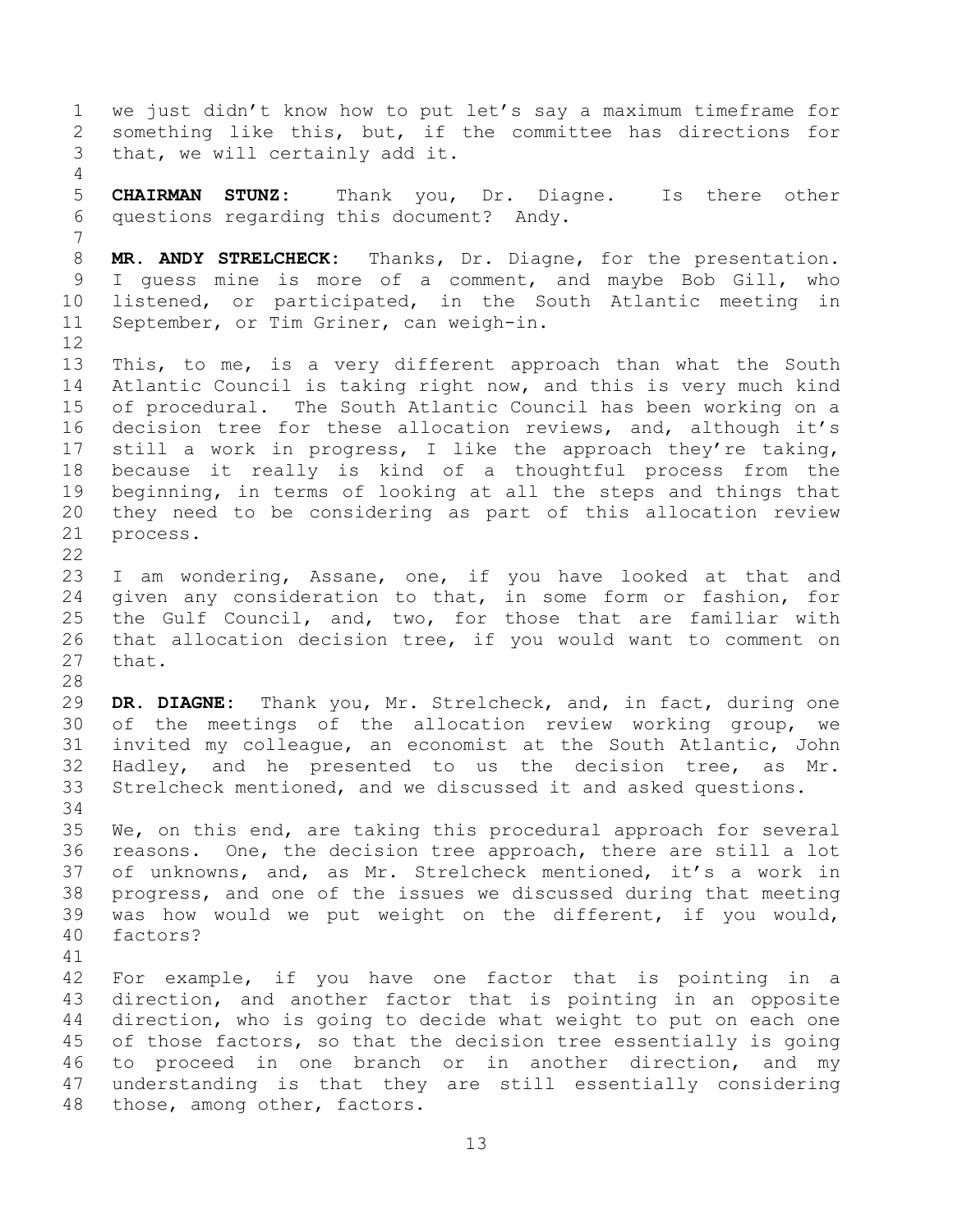The second thing also, in our approach here, is one of the things that we really put really front and center was to, if you would, preserve, as much as possible, the flexibility of our council to let the council make the decisions, but not to be driven or led towards a certain, I guess, conclusion, if you would, and so that was also important in our thinking and in our discussions, to, if you would, maintain as much flexibility as possible for our council. For those reasons, we did not really go with, if you would, a decision tree approach. **CHAIRMAN STUNZ:** Thank you, Dr. Diagne, and we've got a lot of other business in this committee, and so we probably need to move on, but I want to make sure there's not any last-minute, pressing issues. One thing I would add to this, Assane, is, obviously, this is an early document, and some of the comments that Andy and Bob brought up are clearly -- I don't know if maybe strengthen it more, being a little more explicit, and so, for example, I would question the utility of the document, in a way, if we're not going to have a little more specificity, but then, also, at the same time, we want to preserve the council's ability to adequately address problems that we're not thinking about right now. I'm not sure how we get there, but, to give you an example, in the Allocation Tier Section 5, it doesn't talk much about socioeconomics, and that is, obviously, something that would need to be considered in a full amendment process, but does it need to be in here at this point? I don't know, and so I guess maybe the committee can think about this more and go back and see what is the real purpose of this document. If it's not needed, and we're not real specific, we'll spend a lot of time creating a guidance document where we still have the flexibility to do anything else, and so are we really getting anywhere without just moving forward with a more formal process. I don't know, and I would personally just like to see it be a little more explicit. **DR. DIAGNE:** Thank you, Dr. Stunz, and part of, I guess, the information that we would like to get from the committee and from the council would be to perhaps suggest those specific things that they would like to see, because, again, this is a procedural document to give you the contours of how it is that the council would proceed to conduct an allocation review and

then allow sufficient time for stakeholder input and conclude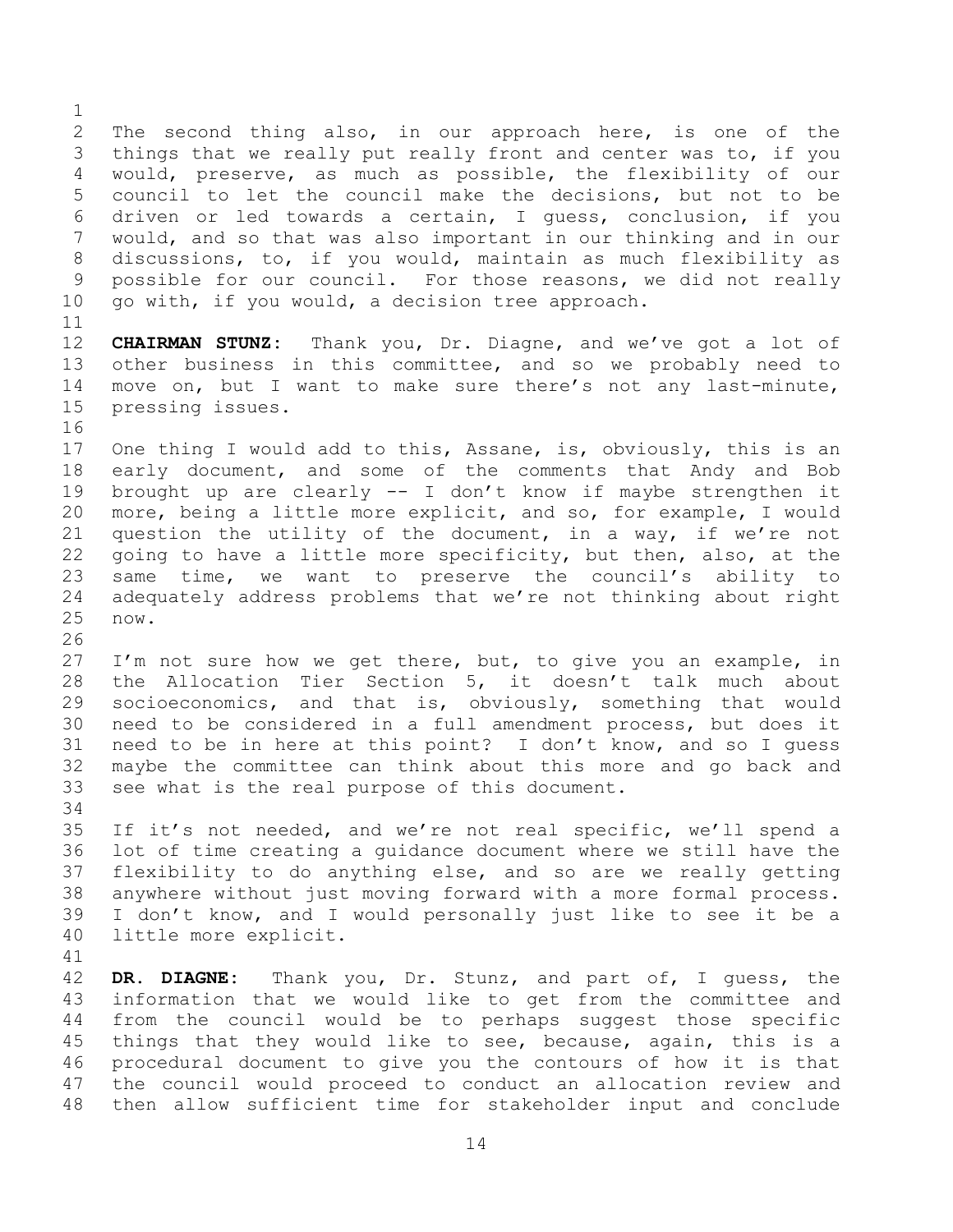the process.

 We can put examples, if you would, of socioeconomic factors that may be considered in an allocation review, but, again, this is just the first step, and those socioeconomic analyses, in-depth analyses, lengthy ones, those should be in an amendment, if the council decides to go to that next step. That's the thing, but we are ready, and I am listening to the specific information that the committee would want us to add to this document.

 Certainly I've heard that examples of factors that could be used can be added to this document, and we can do that, as far as let's say the steps to be taken and the sequence that the council will follow to conduct allocation reviews. If there are additional steps on perhaps issues that we overlooked, I would certainly bring it back to the working group, and then we will strengthen the document, but part of the presentation today is to expect to get some of that from the committee. Thank you. 

 **CHAIRMAN STUNZ:** Thank you, Dr. Diagne. I think that will help, and, in the interest of time, what I would recommend is that the committee think about this between now and Full Council, and I certainly would recommend having the socioeconomics bullet in there, under that Section 5, for sure, at a minimum, but other needs, as pointed out by Andy and Mr. Gill, as well, and so, if other committee members come up with ideas, we can address that when we get to this section in Full Council.

 Moving on to Item V on our agenda, Assane, if you want to talk us through the action guide for that, and, while you're doing that, maybe Dr. Gordon can be preparing to get ready, because he will be up to give a presentation on his field experiments relating to distributing fish in the recreational sector, but, Assane, can you talk us through what the committee charge is for that particular agenda item?

<span id="page-14-0"></span> **SSC RECOMMENDATIONS ON USING FIELD EXPERIMENTS TO ASSESS ALTERNATIVES FOR DISTRIBUTING FISH TO THE RECREATIONAL SECTOR**

 **DR. DIAGNE:** Thank you. For this agenda item, the committee will hear a summary of the SSC's recommendations on using field experiments to assess alternative distribution methods for fish in the recreational sector, and, as such, these are SSC recommendations following the presentation, and so Dr. Nance, I believe, is going to be giving you that summary. 

 For this item, you will receive a summary of the presentation that Dr. Gordon gave to the SSC during their September meeting,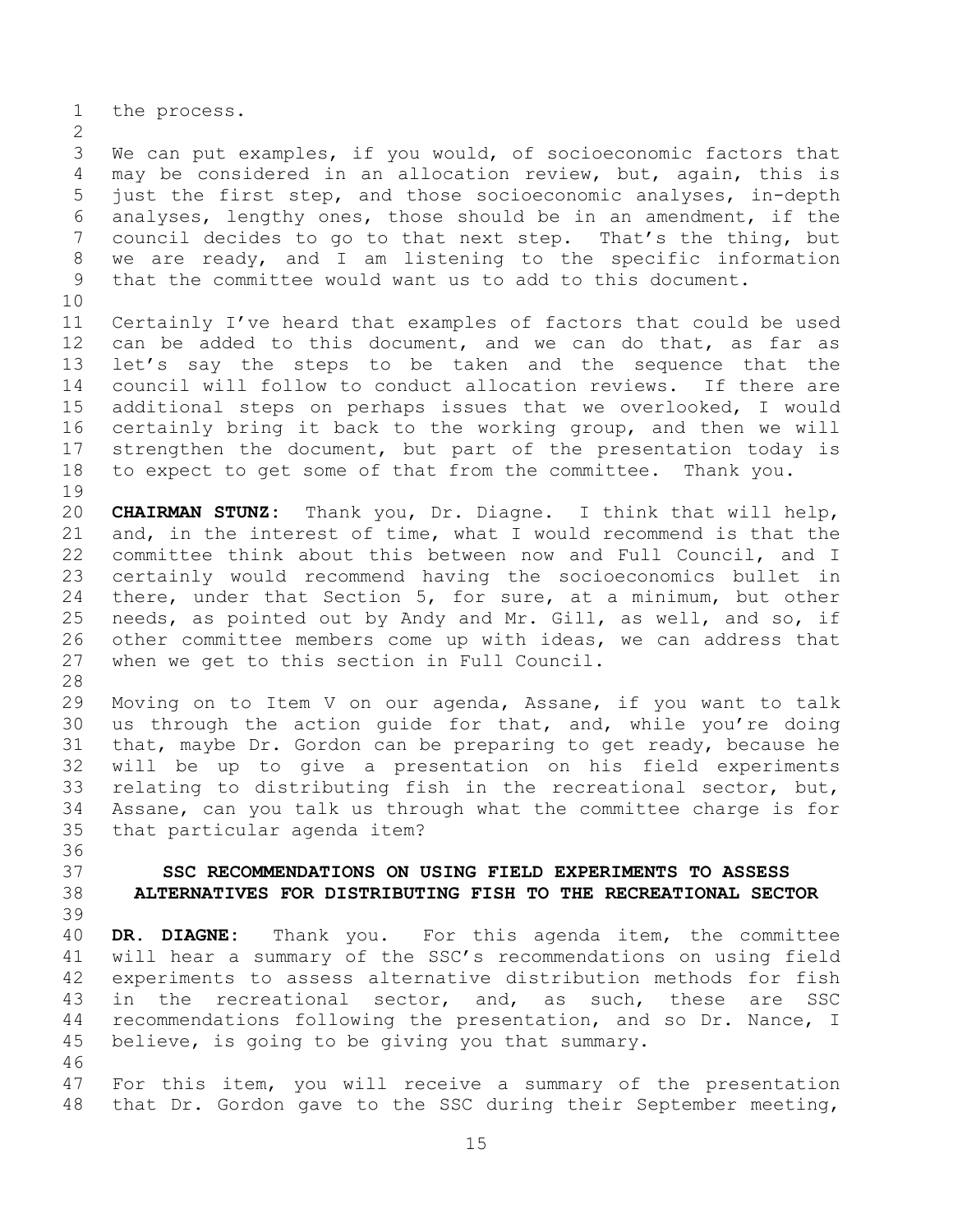and the committee will hear the information presented and ask questions, as warranted, and, at this time, this agenda item is for information only, and no further action is expected from the committee. Thank you. **CHAIRMAN STUNZ:** Okay. Thank you, Dr. Diagne. That was my

 misunderstanding. Dr. Nance is going to summarize the presentation that Dr. Gordon did at the SSC meeting a few weeks ago. Dr. Nance, if you're ready. Dr. Diagne, is that right? Dr. Nance is providing the summary of the presentation, and is that correct, just to make sure? 

 **DR. DIAGNE:** No, not a summary of the presentation, but a summary of the SSC's recommendations, if you would, or the SSC's reaction to the presentation. 

**CHAIRMAN STUNZ:** Okay. Thank you.

 **DR. DIAGNE:** In the briefing book, the presentation was added, just as a reference for background, for those council members who didn't have an opportunity to listen to the presentation during the SSC meeting.

 **CHAIRMAN STUNZ:** Okay. Thank you. Hopefully, Dr. Nance, that's clear as mud for you.

 **DR. JIM NANCE:** It's good. Thank you, and so this is not going to be the presentation, but it will be some of the summary and the discussions that we had as an SSC committee about that presentation, and you have the whole presentation in your packet, if you would like to review that.

 **CHAIRMAN STUNZ:** That is Tab B-6(a), for those of you following along or looking for that presentation. 

 **DR. NANCE:** Thank you. We did have Dr. Gordon, from the Southeast Fisheries Science Center, come give us a presentation on his project. Recreational fishing quotas are typically managed using season lengths, bag limits, and size limits. The one-size-fits-all approach though could certainly be improved. 

 Alternative management could account for differences in how anglers fish. Dr. Gordon described a proposed pilot program that would allow private anglers to fish outside the regular fishing season in exchange for participation in a data collection program. A draft exempted fishing permit, an EFP application, is in development.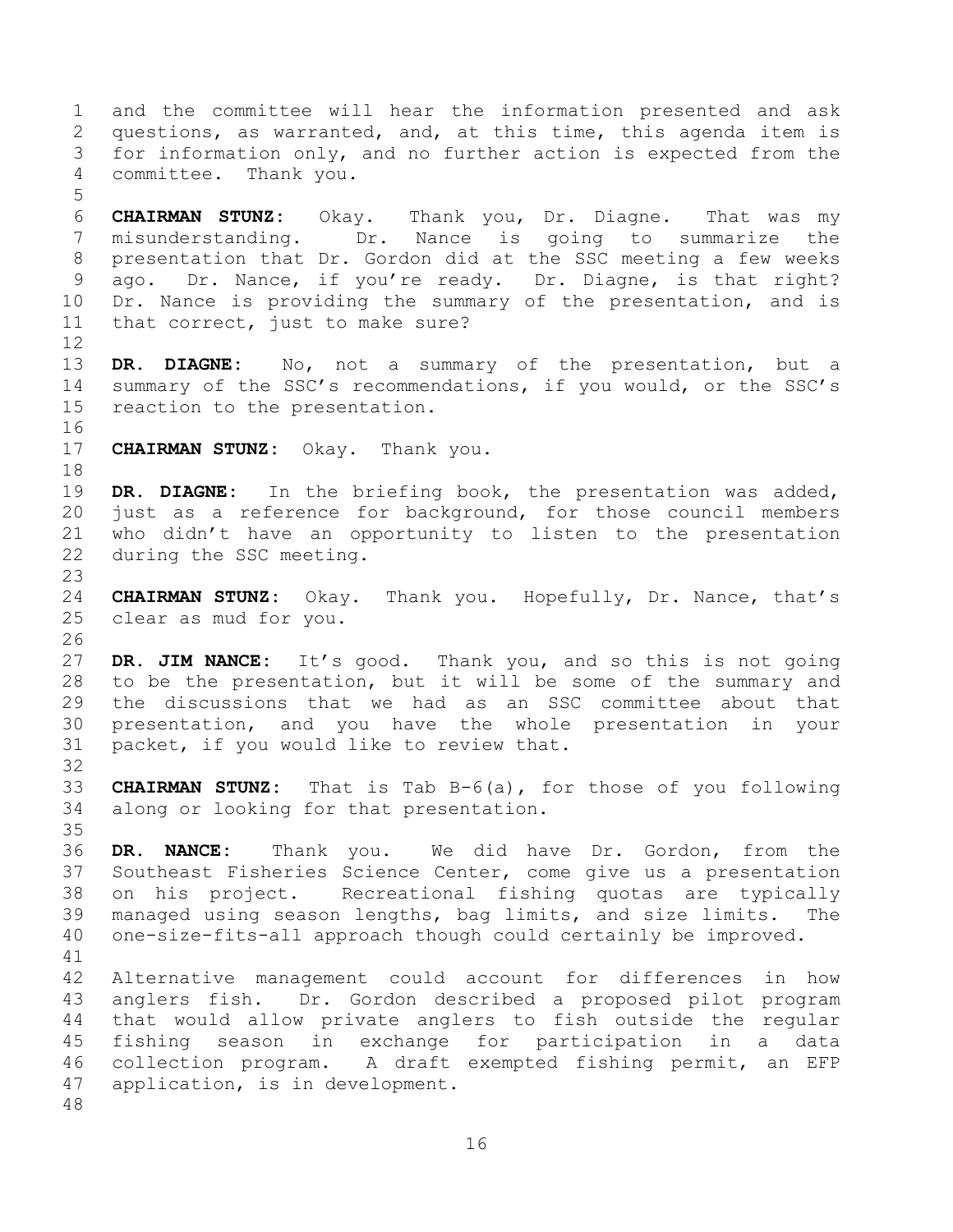The data collected from the EFP project would include catch, location, and discards. The Southeast Fisheries Science Center plans to fund this pilot program. Gag, red grouper, and red snapper are being considered as potential for this project. SSC members recommended an experiment limited to small portions in the Gulf of Mexico for this project. The SSC also feels like the Southeast Fisheries Science Center would benefit from reviewing the many discussions had to-date on fish tags, day passes, and other forms of individual recreational fishing rights. Mr. Chair, that ends my presentation. **CHAIRMAN STUNZ:** Okay. Thank you, Dr. Nance. I will open it up now to the committee for any questions regarding that topic or presentation. Ms. Boggs. **MS. SUSAN BOGGS:** I can't help to say that this sounds a whole lot like the Headboat Collaborative pilot program and Amendment 42 that this council couldn't pass. Thank you. **CHAIRMAN STUNZ:** Thank you, Ms. Boggs. Is there other comments or questions? Andy. **MR. STRELCHECK:** More of a general comment, and so I am certainly supportive of innovative new methods that we can experiment with and test, and I am certainly not opposed to this. Because of the sensitivity around this, I think it's really important that the agency and the council work together, in terms of working with the recreational fishing community on any sort of EFP like this going forward, and I've heard some concerns from participants who were listening to the SSC meeting about kind of being surprised by this and the information that was being presented, and so that's certainly something that the agency can learn from and benefit from. Buy-in, obviously, is critical to any sort of program like this, and certainly I think, as this develops, we'll want to come back to the council further to discuss the EFP and work with industry more cohesively. Thank you.

 **CHAIRMAN STUNZ:** Thank you, Andy. I am not seeing other questions, but I have a question for you, Dr. Nance, or maybe Andy, and where would the quota come from for a program like this? I mean, I guess the EFP is in the progress of being prepared, but, obviously, it will create some haves and have- nots, which have a lot of potential for conflict within that fishery, and so that seems to be the next question, is, okay, where are these fish coming from?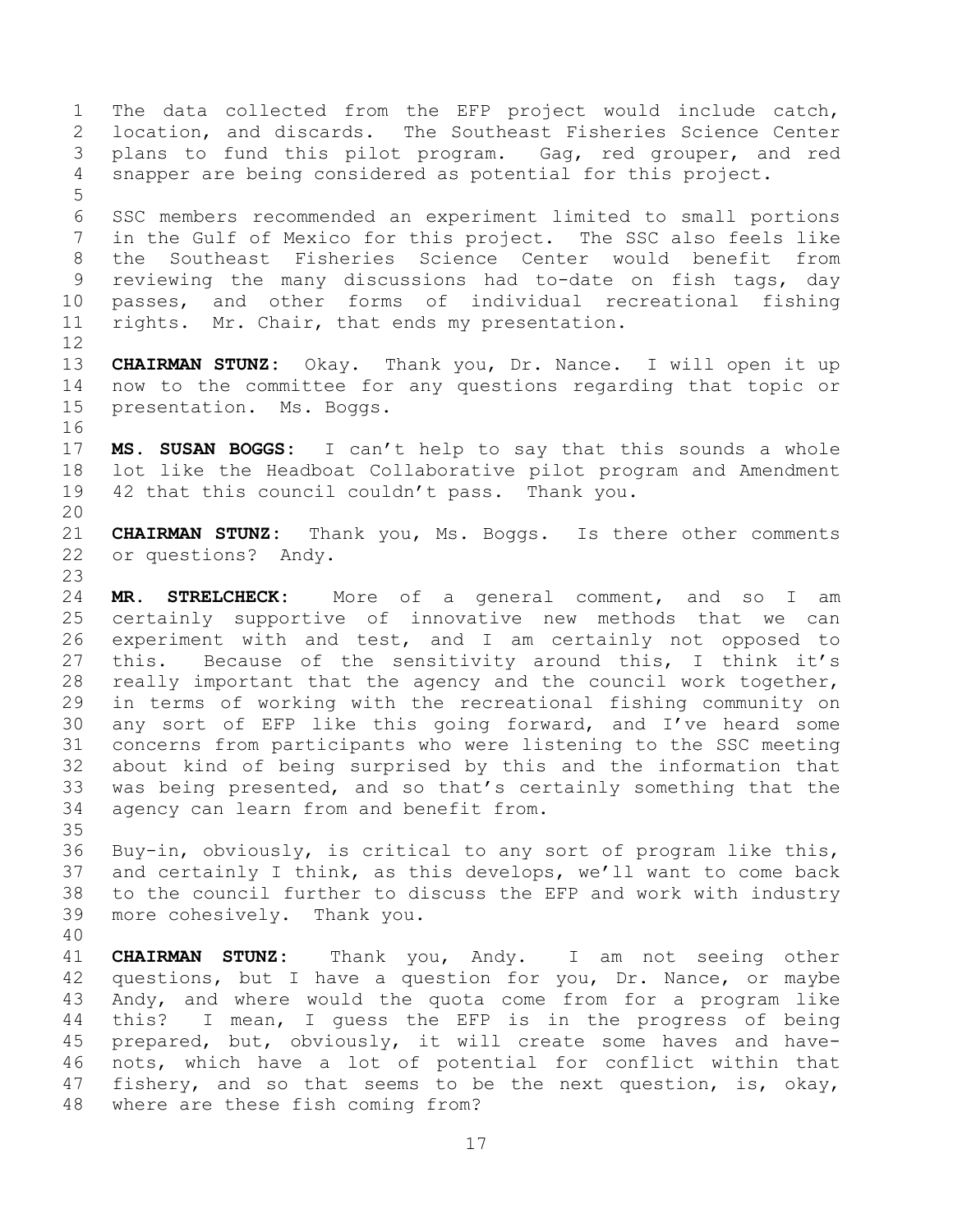**MR. STRELCHECK:** I think there's not enough details worked out at this point to even be able to answer that question at this point, and so it would be really important, obviously, to bring back to the council and others to discuss those very issues, when we're ready.

**CHAIRMAN STUNZ:** Dr. Frazer.

 **DR. TOM FRAZER:** Thank you, Mr. Chair. I didn't have an opportunity to see the presentation that was provided to the 12 SSC, but I think, with "experiment", I'm thinking that there's a specific hypothesis being tested, and I am not sure what that hypothesis is, and can you shed some light on that?

 **DR. NANCE:** The hypothesis is to be able to look at angler participation and why they're out there and things like that, and so, while they're fishing during that time, they're collecting data, but we're also looking at socioeconomic reasons of why they are participating at that time and for that species and things like that.

**CHAIRMAN STUNZ:** Mr. Anson.

 **MR. ANSON:** I listened to some of the SSC presentation on this topic, and I had some questions about it, and so, if it appears that it is moving forward, I would just add these questions for consideration, and so would participants be identified in the EFP? That's been a stipulation in the past for getting approval. Would anglers be able to participate in the regular season, and how would that be monitored? Then, if this is to try to determine about satisfaction and socioeconomic things, there might be some interest in commercial fishermen in certain IFQ programs to look at a similar program for them. 

 **DR. NANCE:** I think, as this goes forth, those questions need to be addressed, and there was a great deal, certainly from our social scientists on the SSC -- They were looking at this is really a nice thing to be able to look at, and sometimes we don't look at why fishermen are out there and the socioeconomic aspects of that, and so this would be able to do that, but those detailed questions are something that need to be considered, certainly. Who would be able to participate, where the extra catch is coming from, and those types of things, need to be addressed.

 **CHAIRMAN STUNZ:** We have an online question from Dr. Walter.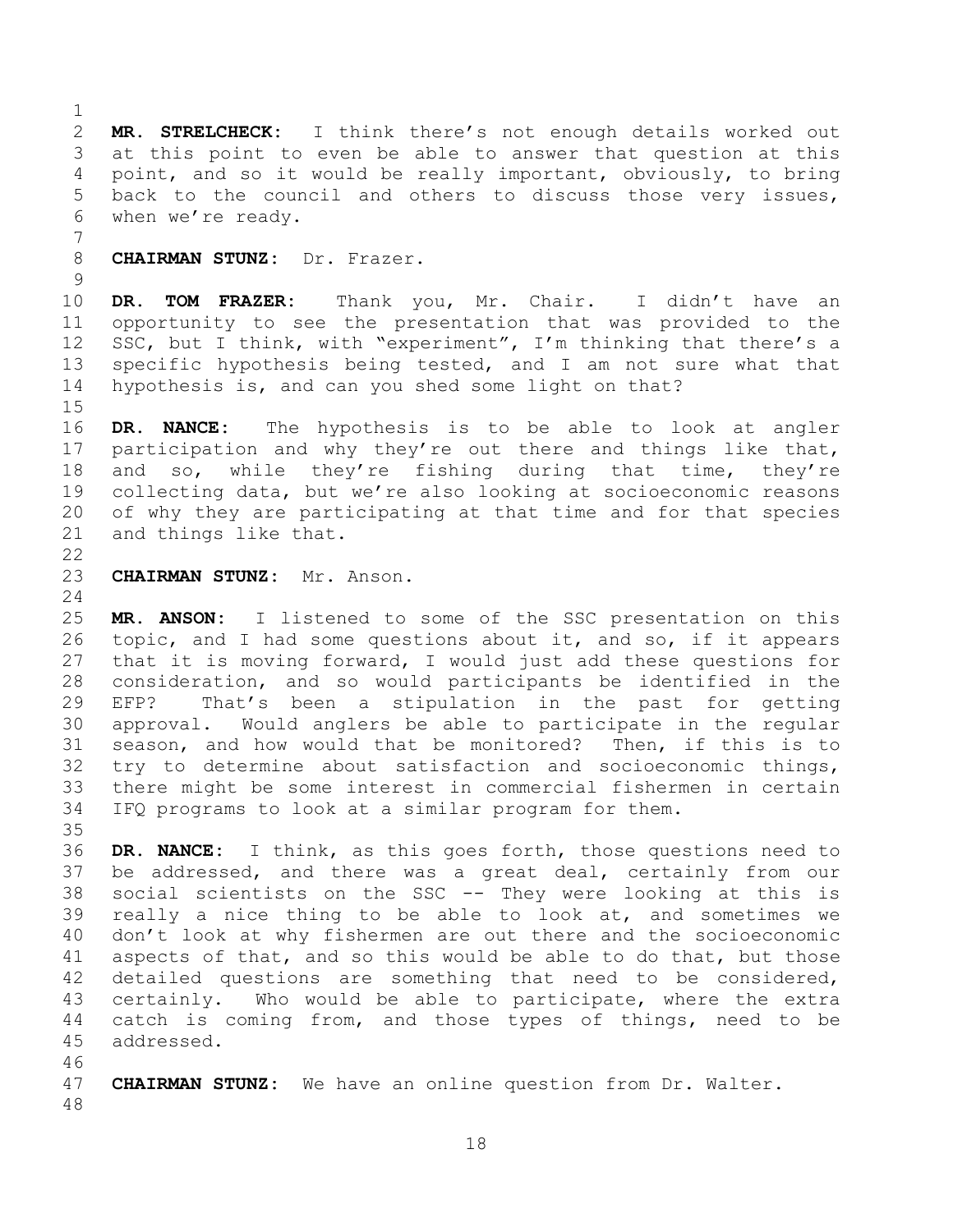**DR. JOHN WALTER:** Thanks, Jim, for this presentation and for presenting the work from Zander. I just wanted to highlight that I think, as we're presented with really difficult management challenges, we need to look to some creative solutions, and Bob had brought up the gag issue that could present a very difficult management challenge, and if there was a way to retain the integrity of fishery-dependent data, and it could be through a process like this.

 Also, as we begin to entertain things like optimal yield and identifying things other than just yield-based operational management objectives, we need to get a better handle on what the recreational fishery and the recreational community really desires out of the fishery, and it's these kinds of experiments, and the experiment is sort of to collect the data, as has been said, and as well to evaluate can this achieve our management objectives.

 That, I think, is, as we proceed into the future, going to be something that our social sciences research group is going to begin to embark upon more, to find the best solutions to difficult management challenges, and this is one option, and it's probably not the solution to everything, but it might work in some situations, and so I thank the council for hearing this, and I hope that it is something that at least we can get some approval to proceed on fleshing out the details. Thanks. 

 **CHAIRMAN STUNZ:** All right. Thank you, Dr. Walter, and I am not seeing any more hands raised from around the committee, obviously, on this agenda item, and there was a lot of questions that came up, and certainly we would need to see a lot more details, if this EFP materializes, and that sort of thing, but, right now, I guess it's more a conceptual phase than anything, but is there any more questions from the committee regarding these field experiments for rec allocation? All right. Seeing none, thank you, Dr. Nance.

- **DR. NANCE:** Thank you.
- 

 **CHAIRMAN STUNZ:** Dr. Diagne, do you want to talk us through the next item, the Report to Congress on Shark and Dolphin Depredation?

<span id="page-18-0"></span>**REPORT TO CONGRESS ON SHARK AND DOLPHIN DEPREDATION**

 **DR. DIAGNE:** Yes, Dr. Stunz. For this item, the committee will listen to the presentation and ask questions of NOAA staff and provide feedback. That will also be sent via a formal comment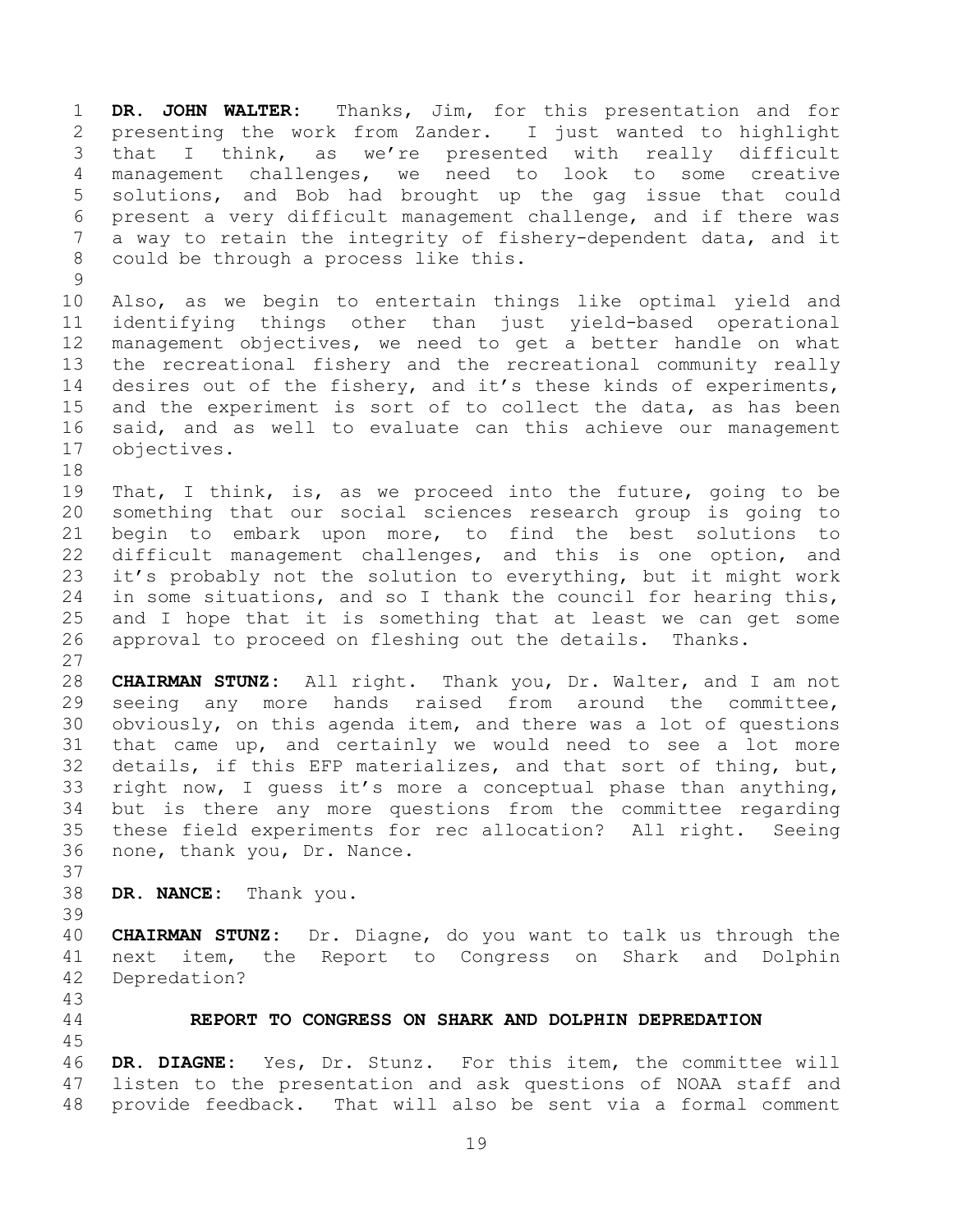letter, and the information in question would come from Ms. Karyl Brewster-Geisz from the Office of Atlantic Highly Migratory Species, and she will discuss the objective of the report and review the proposed report development timeline and, finally, solicit your input. Thank you. **CHAIRMAN STUNZ:** Okay. Thank you, Assane, and, while we're getting that presentation ready, I would direct a question back to Chairman Diaz. It's 12:10, and I guess do you want to just continue to proceed? We're scheduled to go to 12:30. Okay, and so we'll proceed with the presentation. **MS. KARYL BREWSTER-GEISZ:** Thank you, everybody. Thank you, Dr. Stunz, for introducing, and for Dr. Diagne as well. My name is Karyl Brewster-Geisz, and I'm with the Highly Migratory Species Management Division of NOAA Fisheries. I am here today to talk about a new report to Congress, and this is a report on shark and dolphin, dolphin being the marine mammal, depredation. This report was first introduced in the 2021 Appropriations Act Joint Explanatory Statement, and it directs NOAA Fisheries to undertake a review to better assess and understand the occurrence of conflicts between dolphins and sharks in a variety of fisheries in both the Gulf of Mexico and South Atlantic regions. Congress directed us to include in the report a quantification of the degree to which sharks and dolphins interfere with fishing, and also to recommend non-lethal methods. They also directed us to consult with all of you, along with the South Atlantic Council, the Highly Migratory Species Advisory Panel, the Marine Mammal Commission, and public outreach to commercial, for-hire, and recreational fishermen. Right now, we are pulling together that report, and we are planning to have one report to address both shark and dolphin interference issues, but the scope of what we're looking at are going to be a little bit different, and so, for sharks, we are focusing on all gear types in the South Atlantic and in the Gulf of Mexico, and so the commercial gear types, longline, gillnet, trawl, recreational, would be all of the hand gears, and that includes the for-hire as well. For dolphin, there is a lot of effort put into the take reduction team, and so we will be focusing primarily on rod-and- reel fisheries across all the sectors. What I primarily want to talk to you about today will be the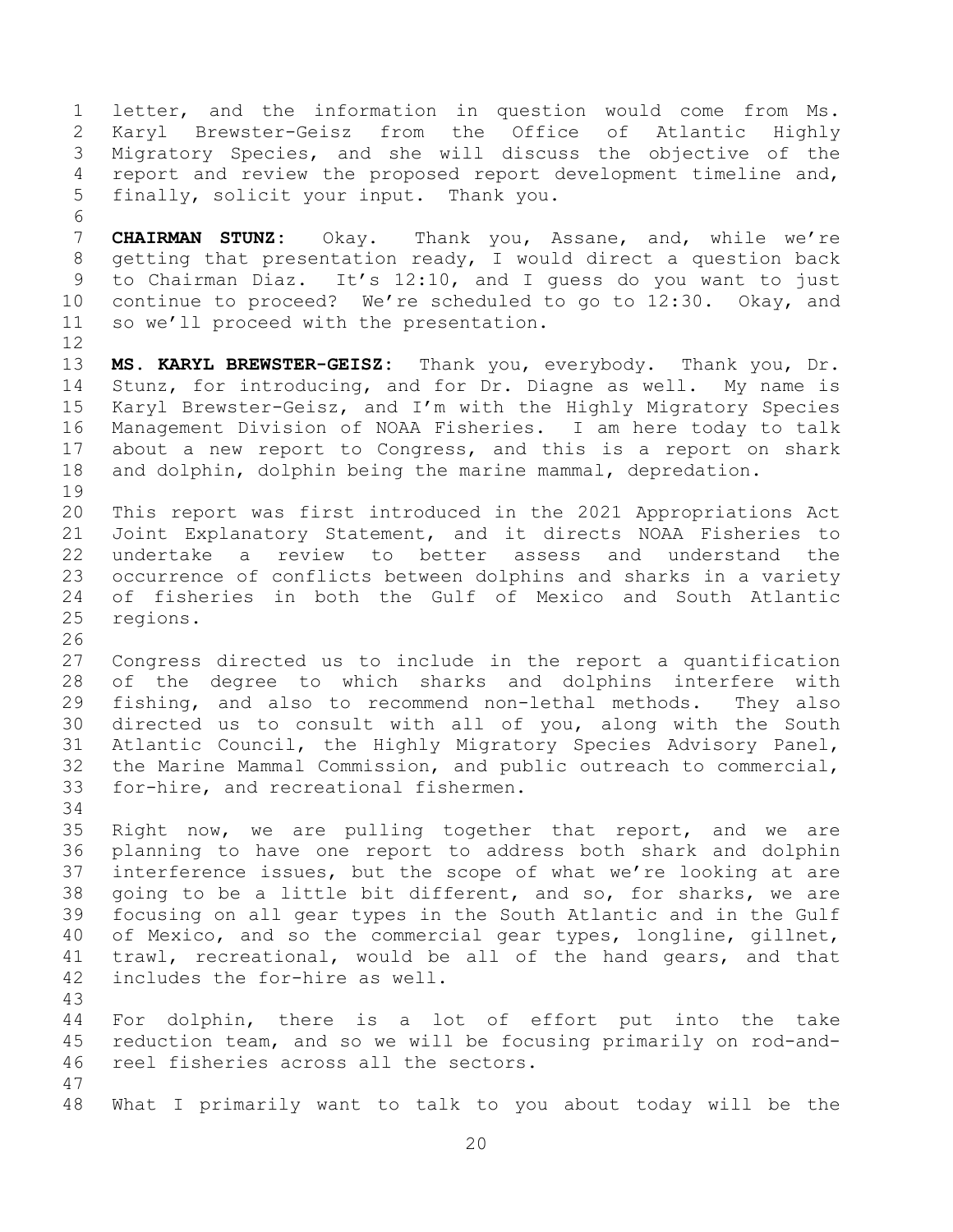major topics, and we want to make sure that we are not missing anything that we should be considering, and so the next few slides go through what topics we're planning on talking about, and then I have a bunch of questions, to help guide any discussion points or comments that you might have. The first thing we want to do, first of all, is define depredation and scavenging, and those are the type of interactions that we know about. If there are others, we can definitely talk about it, and so depredation occurs when a fish is on the hook, and that shark or dolphin comes up and bites the target fish on the hook. Scavenging happens you have caught the fish, and then you go to release it back into the water, and maybe it's catch-and- release, or maybe it's a regulatory discard, but, whatever the 17 case, you have released the fish into the water, and that's when the shark or the dolphin come up, and they eat whatever it is that you just released into the water. Those are the two interactions that we're focusing on. Then there are the consequences of these interactions, and we have split this into two parts. One is on the fisheries, and so this is the target fishery, whether it is red snapper or it's yellowfin tuna or king mackerel, and there are consequences to this depredation or scavenging events, and so we're trying to define those interactions. We are looking at things like economic losses, which could be lost or damaged gear, or maybe lost or damaged catch, that you are no longer getting that economic benefit to, and there's also impact to the fishery population, and so what impact this depredation and the resulting discard is having on the target fishery. There is a degraded fishing experience, which can also lead to economic loss, and so the degraded fishing experience could be your charter boat captain, and you always take out the same customers, but now they're just so frustrated by the amount of depredation that they're not coming anymore, and that could be an example of what we're talking about. The other type of consequence of interactions is on the shark and the dolphins themselves, and so this would be population- level impacts, or the risk of injury of entanglement to the animal as they are coming up and biting fish that are on the hook, and there is also consequences of increased retaliation on dolphins and sharks, if they are doing their thing and eating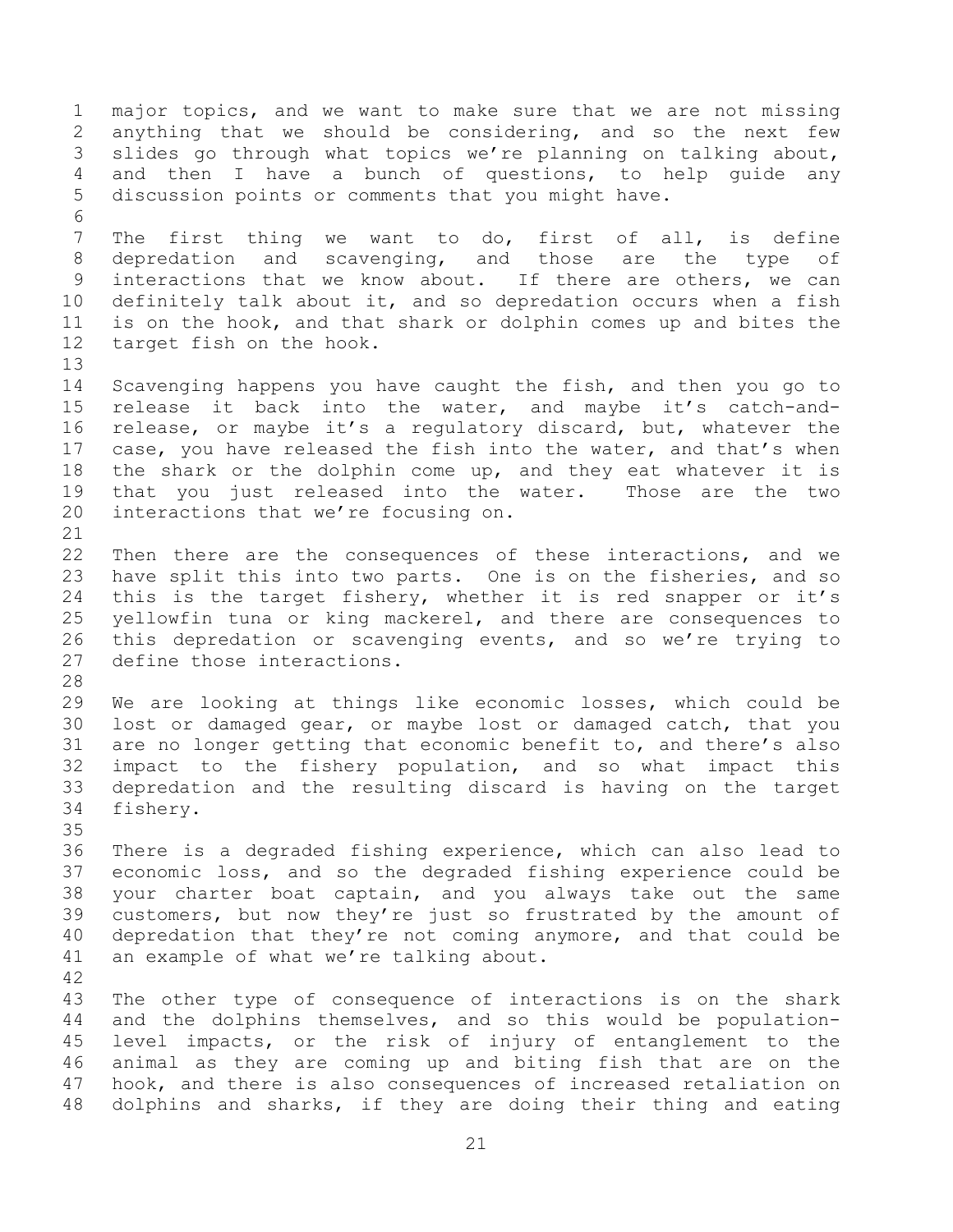fish in the water. Continuing with the major topics, of course, the language from Congress required that we look and quantify shark and dolphin interactions, and so we are reviewing all of our fishery and observer data that we have, along with reviewing all of the literature that we know about. Lastly, or not lastly, but almost there, and the recommendations from non-lethal deterrents, we are required to come up with recommendations for that, but I also wanted to remind everybody that, back in August of 2020, and so over a year ago, NOAA Fisheries did have a proposed rule out on guidelines for safely deterring marine mammals, and so that would be non-lethal deterrents. We are still reviewing those public comments. The comment period closed a year ago, in October of 2020, and we hope to have a final rule out sometime in early 2022. Then the last major topic are what research needs, and what do we need to look into, in order to either further quantify the interactions or come up with a solution to stop the interactions. I will come back to these questions, but these are the questions we have regarding those major topics. The timeline, all of you, and this council, are actually the last group of people that we are consulting with, and I believe we have asked for your comments by November 5, and then we hope to have the final report submitted to Congress in March of 2022. Then, if you have, after this discussion, additional comments or questions, you can reach out to me or Dr. John Carlson at the Science Center, if it is a shark-related issue, and then, if it is a dolphin issue, you can reach out to Jessica Powell or Stacy Horstman, and all of us are very involved in writing this report to Congress, and so if we could go back to the slide with the questions. One last thing is, as you are thinking about comments, or even if you are just interested in the shark fishery overall, I do want to let you know that, just today, we released our shark fishery review, which we have entitled "SHARE", and this is a review of the last few years' worth of data for the shark fisheries, so you can see how we are doing. It is not a stock assessment, and it is looking at the fishery as a whole. Regarding shark depredation, which, of course, is related to the fishery, going back to these questions, we are interested to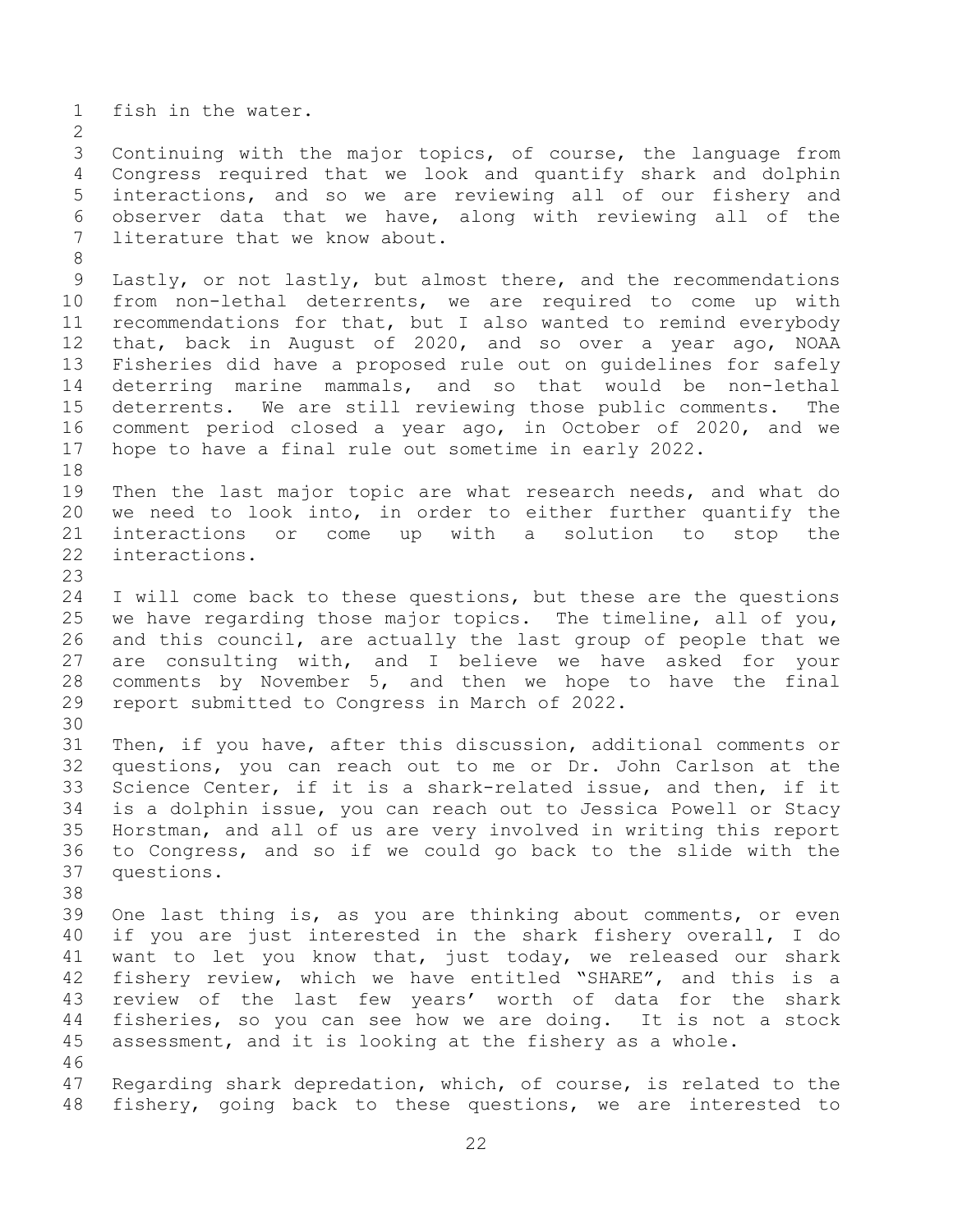know if there are other types of interactions besides depredation or scavenging that we should be considering. Have we overlooked any consequences of interactions to the fisheries or to sharks and dolphins overall?

 Are there other data sources of information sources that we may not be aware of that you would like to make sure that we are? Are there any studies on non-lethal deterrents that you think we should review, along with any research needs that you want to make sure that we consider? With that, Dr. Stunz, I will hand it back over to you. Thank you.

 **CHAIRMAN STUNZ:** Well, thank you for that informative presentation, Karyl, and I'm sure -- This has been an issue for this council for a while, and it's even becoming more relevant, and so I'm sure there's going to be a lot of questions coming from the committee. Before we get into the questions, Dr. Simmons, I guess my question to you would be, obviously, there's going to be a bunch of things, and we've heard a lot of public testimony in the past over this issue.

 Are we going to -- What would you recommend to the committee? Should this be put into a letter of just a list, or how do we convey this information, or maybe, Karyl, how would you like that information delivered to you from this council, because there will be quite a bit, I'm sure.

 **MS. BREWSTER-GEISZ:** I believe the South Atlantic Council at least provided a letter to Jack McGovern, and I think it was to Jack, and it might have been to Andy, and that would be just fine, or I could take comments here.

 **CHAIRMAN STUNZ:** Well, I'm sure that you will get some comments here, but I might recommend, Carrie, that we generate a letter, maybe even looking back through some of the public testimony 36 we've had in the past, and whatever comes out here, and  $I'm$  sure you'll hear some in the public testimony at this meeting, and then provide a letter, and I don't know if the committee is okay with that, and I'm assuming we wouldn't need a motion, but go ahead, Dr. Simmons.

 **EXECUTIVE DIRECTOR CARRIE SIMMONS:** Thank you, Mr. Chair. I did discuss, with Dr. Jack McGovern, the fact that this has really been throughout the council's discussions, in public comment, probably in the most recent five years, and asked if there was going to be any type of research done on the minutes of key words, and we haven't touched base again on whether they were going to handle that or they anticipated that we should handle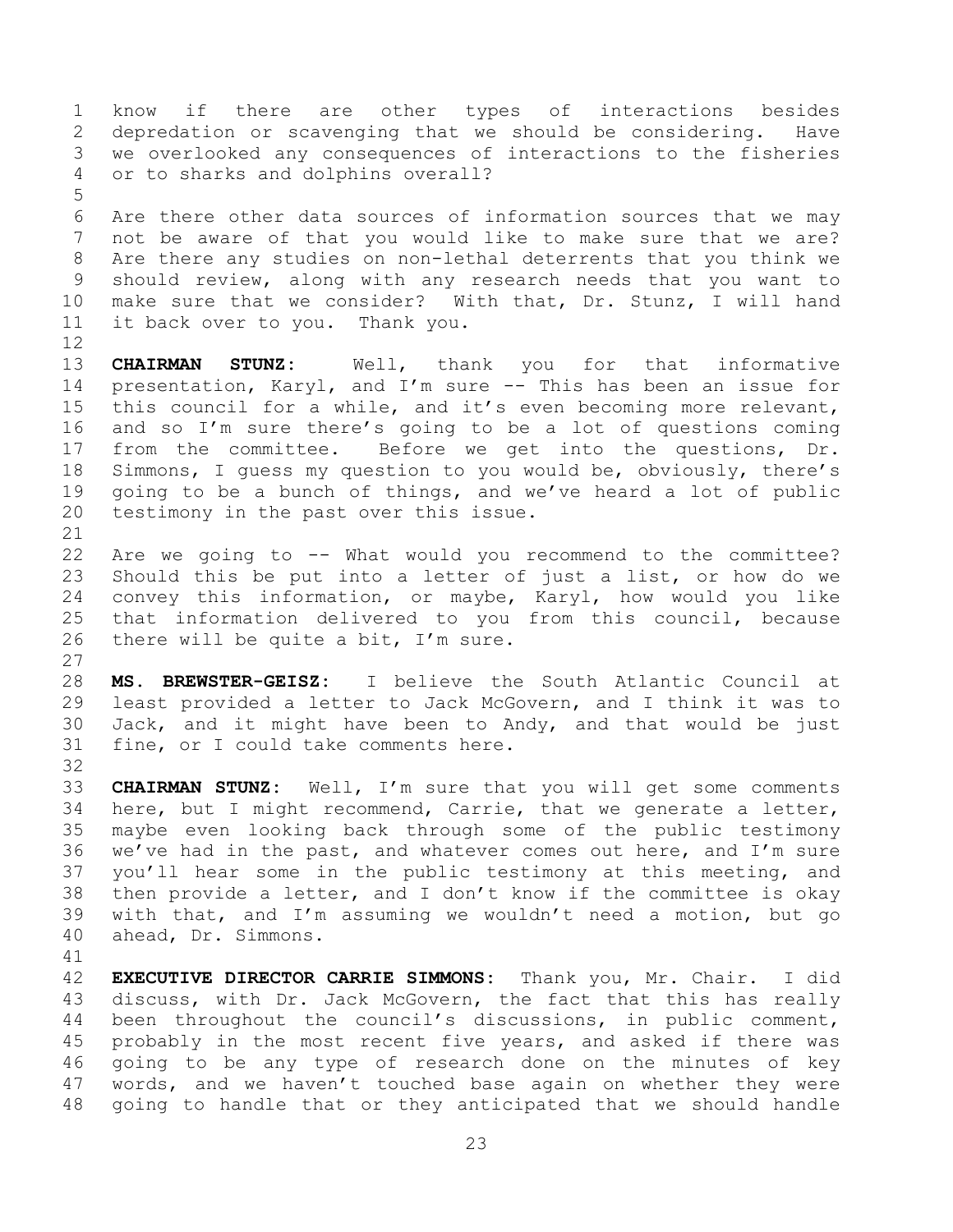that. If our staff is going to be responsible for that, then we need a longer deadline than the November 5 request in the letter.

 **CHAIRMAN STUNZ:** Well, I will open that one up to committee discussion, but maybe we should have some questions, and I see Ms. Bosarge. Go ahead, Leann.

 **MS. LEANN BOSARGE:** Sometimes a picture is worth a thousand words, and so I have some show-and-tell for today. I brought a piece of net, shrimp net, and I am going to show you the shark holes in it, and I have kind of talked about this in the past to the council, but I really thought that we should illustrate it, and, Ms. Brewster-Geisz, I know you can't see it, but I see that Dr. Porch is with us, and so men usually pack light, and I am going to send it back in his luggage, and he can get it back to you, and his wife will be thrilled when I put a used piece of shrimp net in his luggage, and she's going to want to know what kind of hooligans he's been hanging out with. Dave is going to help me open up the shrimp net, if you wanted to go to Mr. Anson while we get that ready.

 **CHAIRMAN STUNZ:** While she's getting the net prepared, is there other questions from the committee regarding this? Mr. Anson.

 **MR. ANSON:** Not questions, per se, but comments. In regard to the types of known interactions, I think those are two of the most prevalent, and certainly most concerning to the fishermen that I talk to, and they're probably the easiest to quantify with data that we currently have, or studies that have been conducted. Something else that might be an issue, as it relates to the consequences of interactions of those, is just the actual presence.

 I know that the animals are present in the natural environment, and there's nothing we can do so much about it, but there is a link, I think, between the presence of dolphins and sharks on the --

 **CHAIRMAN STUNZ:** I guess, for those of you in the virtual world, Ms. Bosarge and Mr. Donaldson are holding up a shrimp net, and we kind of got distracted here, but it's a piece of a shrimp net that has large, gaping holes that, obviously, would prevent you from retaining shrimp in the catch.

 **MS. BOSARGE:** What I kind of wanted to point out here, and I can put my head and shoulders through some of these holes, and I grant you that, in the shrimp fishery, we have always had sharks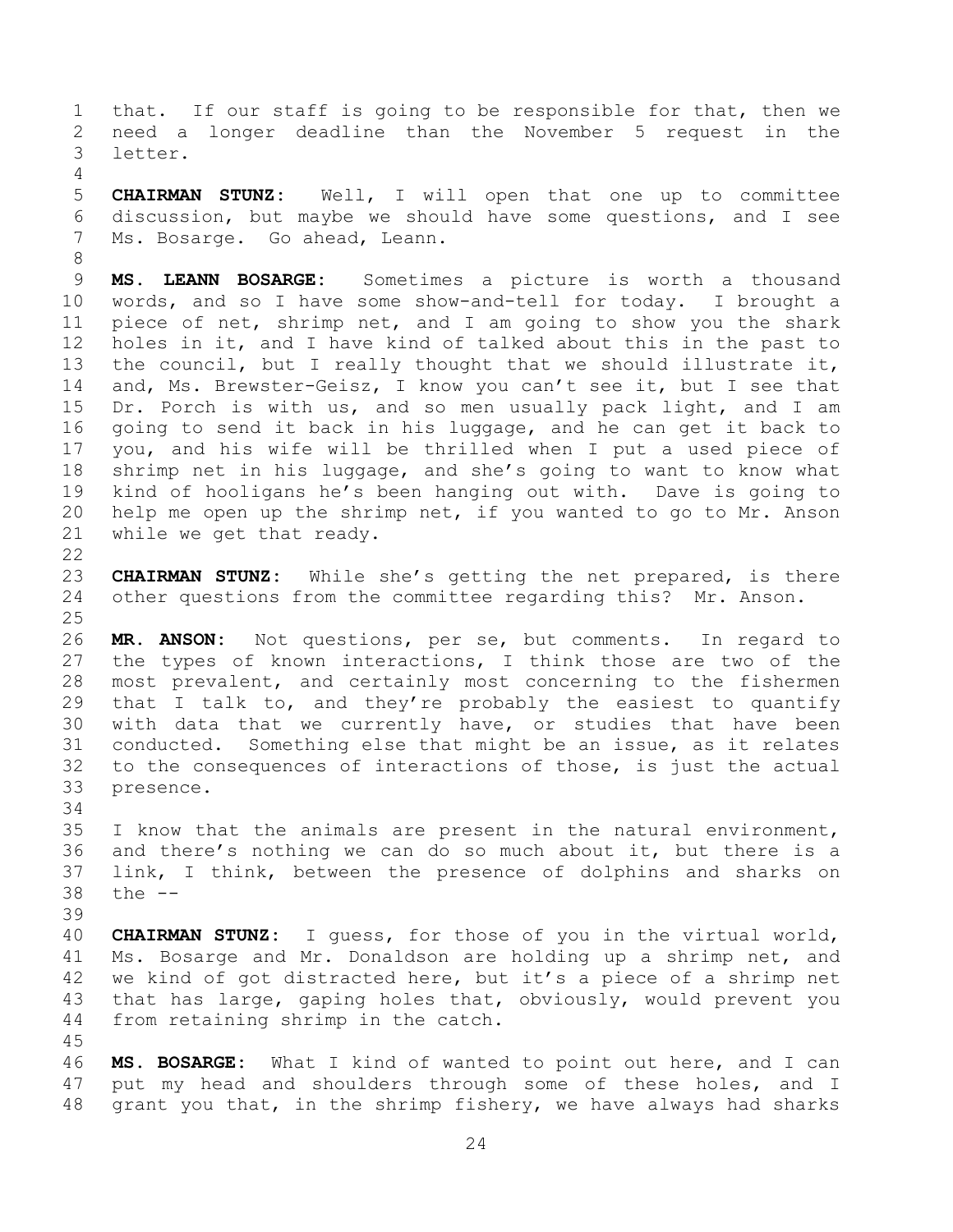that are going to come up, and let me be clear that these sharks 2 are outside the net, and they're not inside the net, and they 3 are outside the net, and they are swimming through, and they come up, and you can identify a shark hole, typically, because he takes all the webbing out of the net, right, and so he takes a big chunk out, and so that's where you see a hole. These holes -- I mean, I can stick my shoulders through some of these holes, and I say that because I know that these are a long-lived species, and so we have to be careful categorizing them as being prolific, and, well, what is the age range that we're seeing, right, and so some of these are older, larger sharks. Although we have always had sharks that are going to come up and bite the net, it really has just gotten worse and worse and 17 worse over the last let's say five to ten years, and I made this comment at the last meeting, and so this particular piece of this net came off of a trip, and it was a thirty-day trip, and we had \$6,000, approximately, in shark damage to our nets on that one trip. I mean, that's how bad it's getting from an economic perspective, and then, just from a longer-term perspective, and so our net man is in his seventies at this point, and he's been in the business of building and patching nets all his life, and so long before he could drive, and so call it six decades, sixty years, of experience, because that's about the time he started patching our nets. He told me, he said, Leann, you know, I have never, in all my years in this industry, I have never seen the sharks this bad, and I realize that we have to be careful when we talk about harvesting sharks, because they are a long-lived species, but they are also an apex predator, and they're at the top of the food chain, and I think we really need to give maybe some more credence to that. I am going to send this home with Dr. Porch, and he'll get it to you and all your folks up there, and I hope that maybe it will be useful, and, when I sit back down, I have some actual specific recommendations that may be helpful to you, and so thanks for listening. **CHAIRMAN STUNZ:** All right. Thank you, Leann, for showing that, and I really think it drives the point home for sharks, and other issues as well, and so are there other points or comments that the committee would like to -- Mr. Anson, sorry, and I know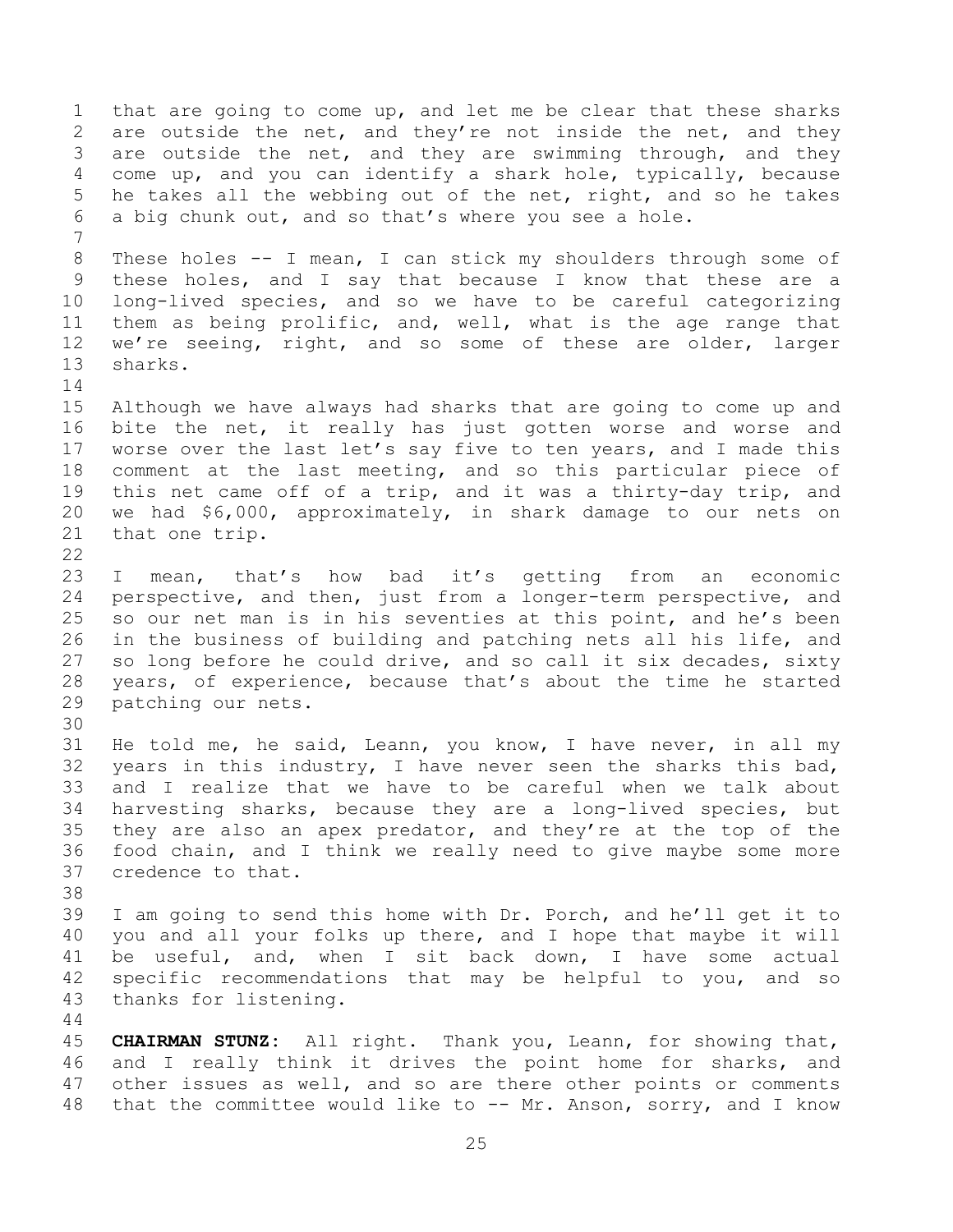we cut you off, kind of, there in the middle of that demonstration. Go ahead. **MR. ANSON:** Thank you. I was just mentioning that another interaction that could be of interest, down the road, is just the presence of those, and so Leann had indicated, with her net person fixing the nets, that he's seen more holes, more nets with holes, than he's ever seen. Well, that goes kind of hand-in-hand with this issue of the depredation and such, in that there appears to be more sharks, 12 and I don't know about the dolphins, but they are certainly showing up on those things, and so there is an issue with learned behavior and whether or not those dolphins are passing down the act of depredation and such to their offspring, and so it's going to continue to be a problem, and so there are some issues there, or some research, potentially, there. Again, the presence of those animals, and the increase of those animals, potentially, showing up more, and then that impacting the actual fishing, or catching, I should say, and you can still fish, but you're doing more fishing, because then the fish react, because there is that apex predator around in the vicinity, and they know it, and so they just may not bite the hook. Then the last thing, regarding the data and that slide that was presented for questions, Alabama, as part of their dockside survey with the Snapper Check program, we've asked a series of questions regarding the presence of dolphins and sharks and then any depredation that occurs there, as well as entanglement of gear, and so we started that last year, and so this is our second year of collecting data on those, and we'll reach out to the folks, Dr. Brewster-Geisz, and just talk to her offline, after the meeting, about the data and how we can provide that, if it's warranted. Thank you. **CHAIRMAN STUNZ:** Thank you, Mr. Anson. Are there other comments from the committee? Dr. Frazer. **DR. FRAZER:** Real quick, thanks, Greg, and so, in the presentation, Ms. Brewster-Geisz made reference to a shark fishery review that has been recently completed, and I was just hoping that she might provide us direction to where we can access it, and just send it to the staff or something, and we can distribute it from there. **CHAIRMAN STUNZ:** Karyl, were you able to hear that request okay?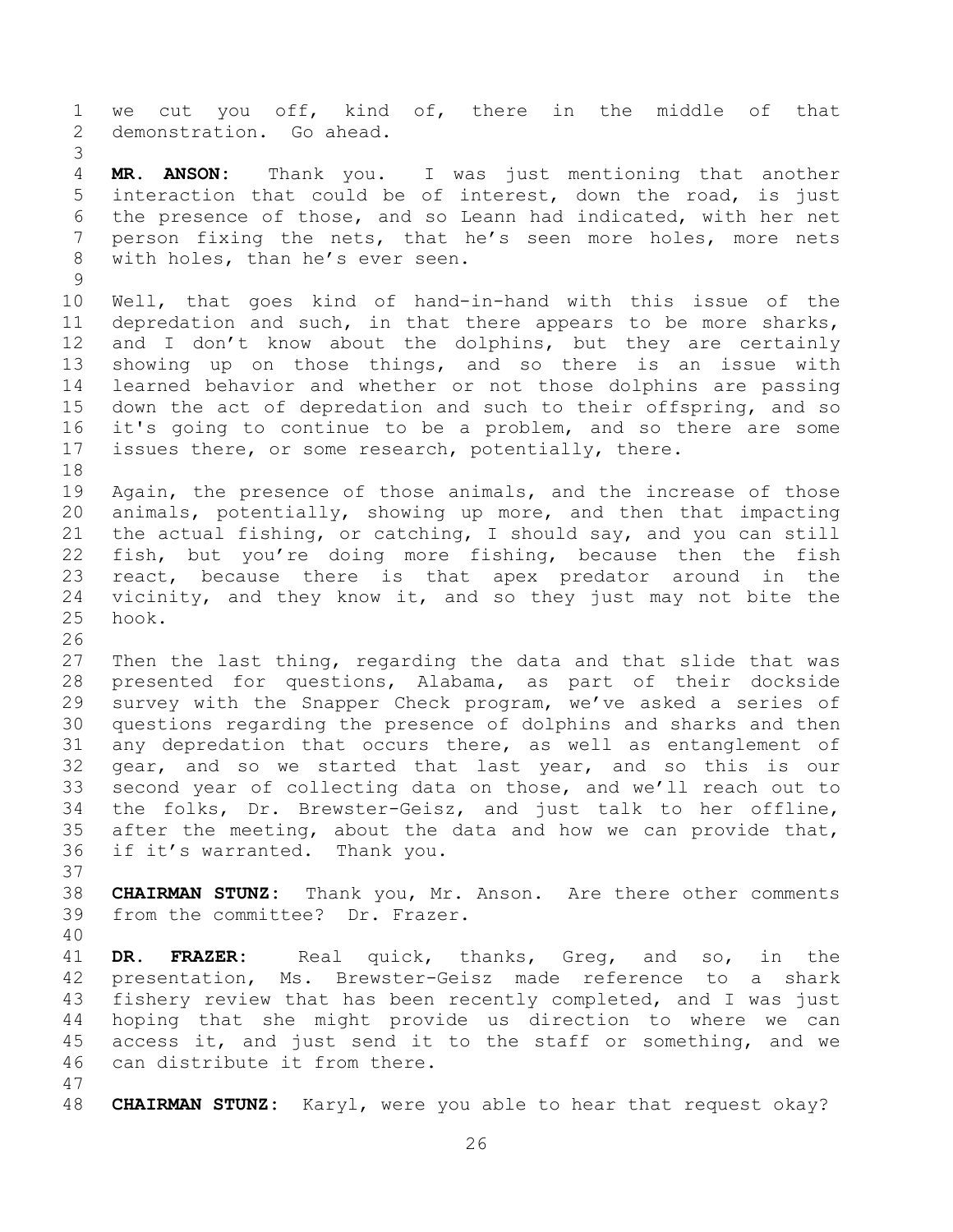**MS. BREWSTER-GEISZ:** I did, and I will send that to the staff, so they can distribute it. **DR. FRAZER:** Thank you very much. **CHAIRMAN STUNZ:** Okay. Thank you. Ms. Bosarge. **MR. BOSARGE:** Thank you, Dr. Stunz, and so my three items that I was going to specify, as far as the input letter that staff is going to be working on, I guess, I think we have some APs, at least the Shrimp AP, that has an upcoming meeting, and I know that this topic is on their agenda, and, actually, one of the committee members, AP members, asked for it to be on there, because it has become such a problem, and so whatever feedback comes out of that AP, and if we can maybe incorporate that in the letter that we provide for that report of Ms. Brewster- Geisz's. Another thing that I had mentioned in the past that I think -- It's more of a long-term perspective on this issue, but I think it could be helpful, and that is that, as some of these stock assessments on shark species that we have here in the Gulf are completed, if we could just have a summary presentation to our 25 SSC on those stock assessments, as time presents, right, and I think that helps continue that feedback loop with our fishermen and with our scientists, although some of our scientists were involved in it. Everything we do around this council table has to be rooted and based in science, and so I think it's important, as we're starting to see some issues with these, to have that feedback loop and have that presented to our SSC, where our Gulf fishermen are listening in, where they may not be, a lot of times, for the HMS stock assessment presentations that occur out of Headquarters. Then the last thing is, while we have Ms. Brewster-Geisz on the line, we would like to, I hope, push out our Something's Fishy tool before you get too too far into your hammerhead assessment that you have ongoing now, and know you have a data workshop coming up in December, and that will go out to more than just commercial stakeholders. That goes out to all of our fishermen, in an effort to maybe try and summarize and quantify, to some degree, a lot of the anecdotal data that you have been hearing from our fishermen, as far as what they're seeing on the water with these sharks.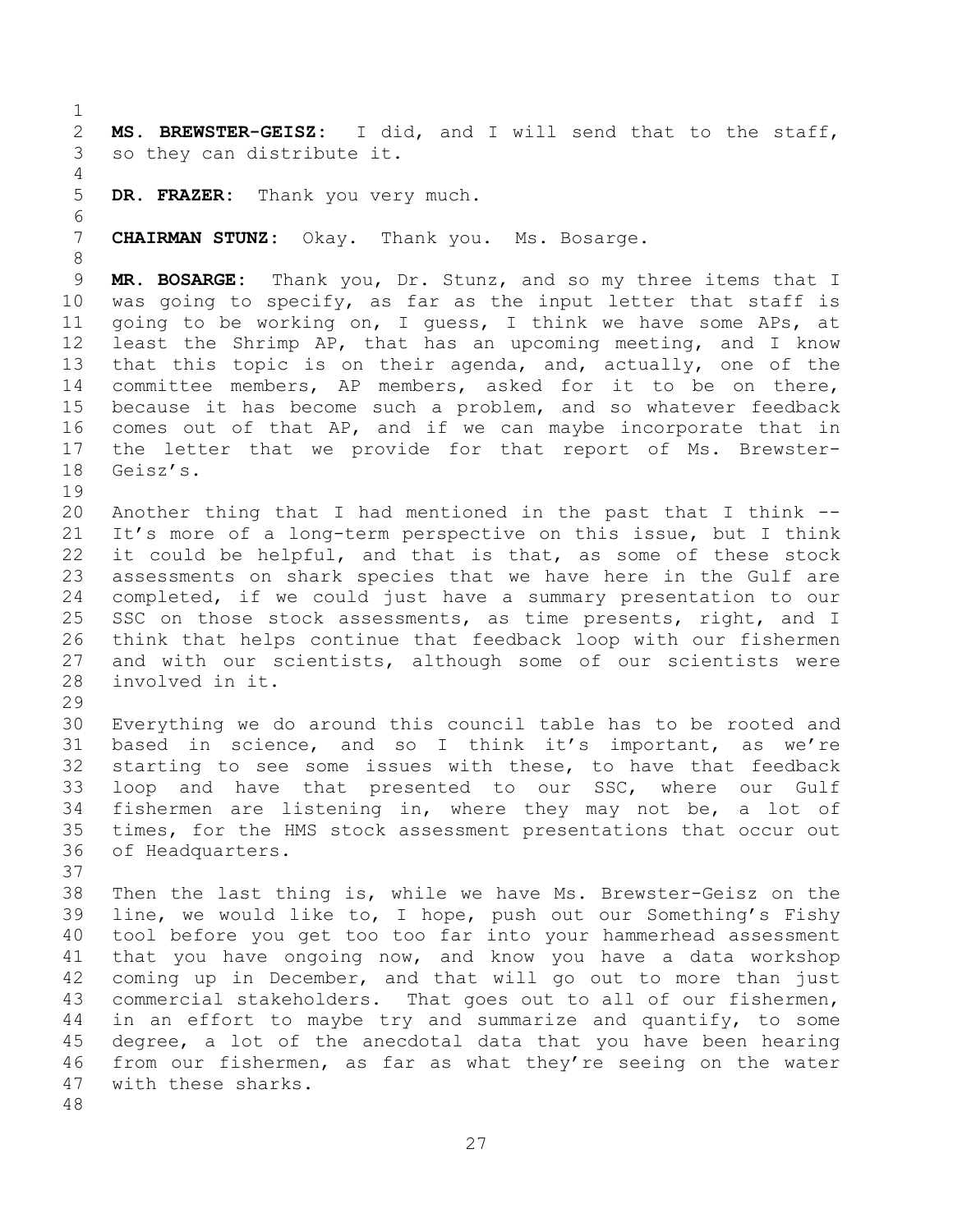I wanted to make sure that you all are open to that, and, obviously, we do not expect you to use that in any kind of quantitative way in your stock assessment process, and that's not the end goal, and it is there for a qualitative review, in case it can be helpful for you all in interpreting any of the trends that you may be seeing. Are you okay with that, and so you have any specific feedback on questions or how you would like to see that go out, logistically, and is there anything in particular that you may be looking for?

 **MS. BREWSTER-GEISZ:** I am not familiar with the tool at all, and so I would need more information, and maybe we can talk offline about that. 

 **MS. BOSARGE:** Okay. Well, it's just essentially a questionnaire that we send out to our fishermen prior to stock assessments that we're doing here in the Gulf on different reef fish species 18 and otherwise, and we say, hey, what are you seeing in this particular species, what kind of trends are you seeing, and we're looking for longer-term trends, generally speaking, in that survey, and so, as long as you're acceptable to us sending that on to you, we would love to try and pull that information together for you, in case it could be helpful.

 **MS. BREWSTER-GEISZ:** It sounds like this is something you do normally before your SEDAR assessments, and so I don't see any problem with including that type of information, or having that type of information, for our hammerhead SEDAR assessment. Thank you.

**CHAIRMAN STUNZ:** Thank you, Leann. Dr. Froeschke.

 **DR. FROESCHKE:** Just a couple of things to add on this. We did reach out to Randy Blankenship about the potential to use this, and I don't think we've heard back at this time, but, to provide a little background information to you, we've done these for several reef fish and CMP species previously, and those reports are on our council webpage, and so, if you wanted to take a look at those and see the kinds of information that we collect, a little bit about how we do it, and if you kind of want to run that, perhaps, through the HMS -- Your process and see if the information we collect could be useful, and that would probably facilitate some of this conversation.

 **CHAIRMAN STUNZ:** Okay. Thank you, John. I am not seeing any other hands up from the committee, and, Dr. Simmons, I would recommend that, obviously, anybody can reach out to Karyl and her team about this, and we'll develop the best way to approach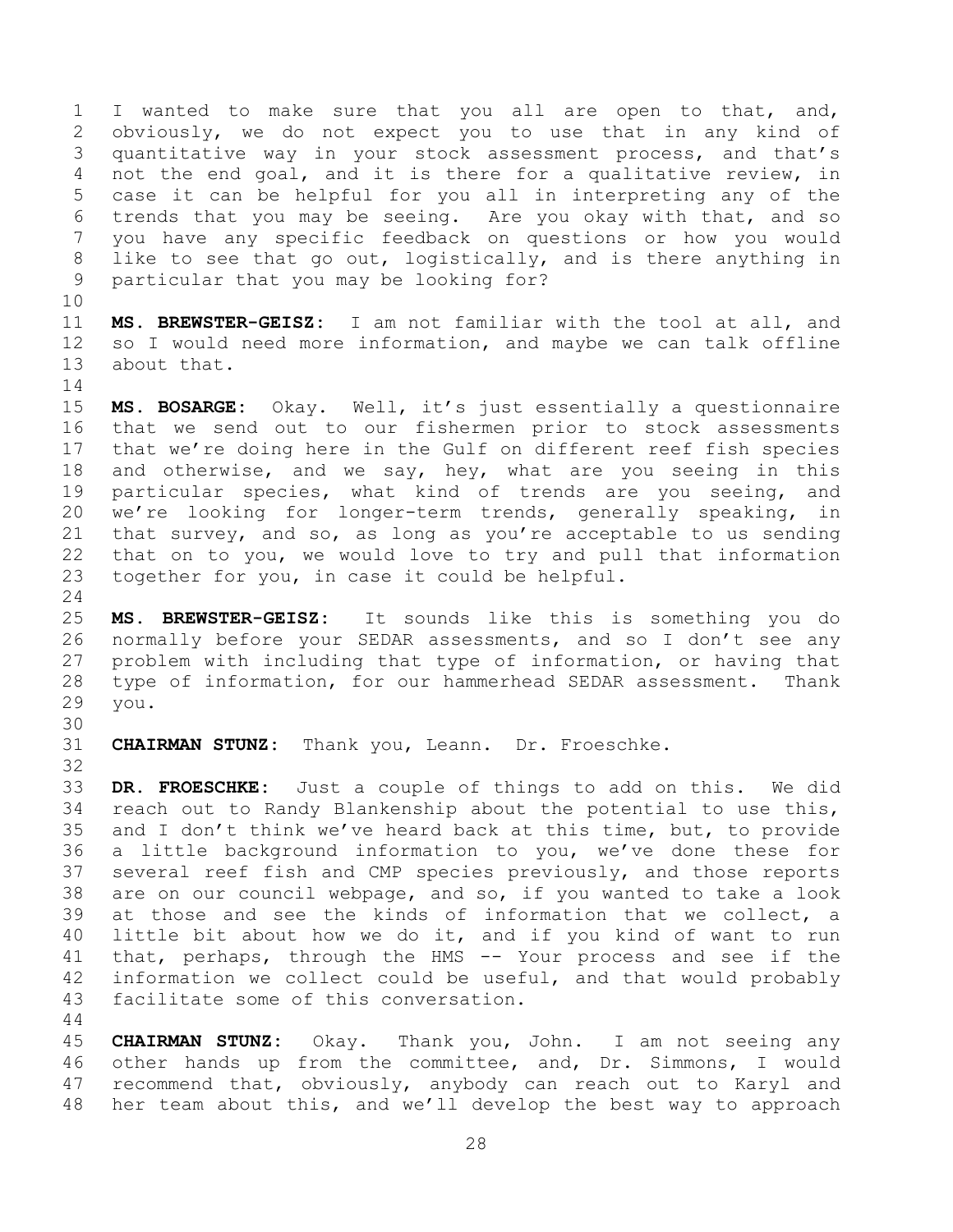this in the most efficient manner, as well as I know you're stressed for workload and personnel and that kind of thing, and we'll figure out whose responsibility and the best way to approach that, and we can quickly revisit this at Full Council, the best way forward. Dr. Simmons, go ahead. **EXECUTIVE DIRECTOR SIMMONS:** Thank you, Mr. Chair. I think that's a good suggestion. I think one thing we need to hear back from, Karyl, your group is can we have a little bit more time, because I think the letter that we got from Randy suggested that we needed to have our comments in by November 5, and that's next Friday. That really doesn't give us much time to take some of this to our advisory panels and really formulate a good letter and go through our public comments, and can we get an extension on that, and, if you can't answer now, if we could know by Thursday, that would be great. **MS. BREWSTER-GEISZ:** All right. I will reach out, and I will probably have most of these discussions with Jack McGovern, if he is there, and so you should also feel free to reach out to him and talk more with him about the deadline. Just so you know, we are under pretty tight deadlines on our end, and so, the sooner we have comments back from all of you, the better we are able to incorporate those into the report. **CHAIRMAN STUNZ:** Okay. Thank you, Karyl. Chairman Diaz. **MR. DIAZ:** I just want to mention that, for folks out there, members of the public that is listening right now, we do have, during our public comment session on Wednesday -- It is listed as one of the items that we're taking public comments on, and so, if anybody sees this presentation that Ms. Brewster-Geisz just gave us, and, if they have any comments they would like to share, we would love to hear them on Wednesday. Thank you. **CHAIRMAN STUNZ:** Thank you, Mr. Chairman. I appreciate you bringing that up, and that's an important point. Stay tuned, Karyl, and we'll figure out exactly the best way to get a more formal response to you, and I'm sure you're going to hear a lot from public testimony and just the constituents in general. Andy, go ahead.

 **MR. STRELCHECK:** I just wanted to comment on the timeline, and we are under the gun to get this report written and drafted, and so drafting is happening as soon as possible, pretty much. I would say, if we can meet the November 5 deadline for an initial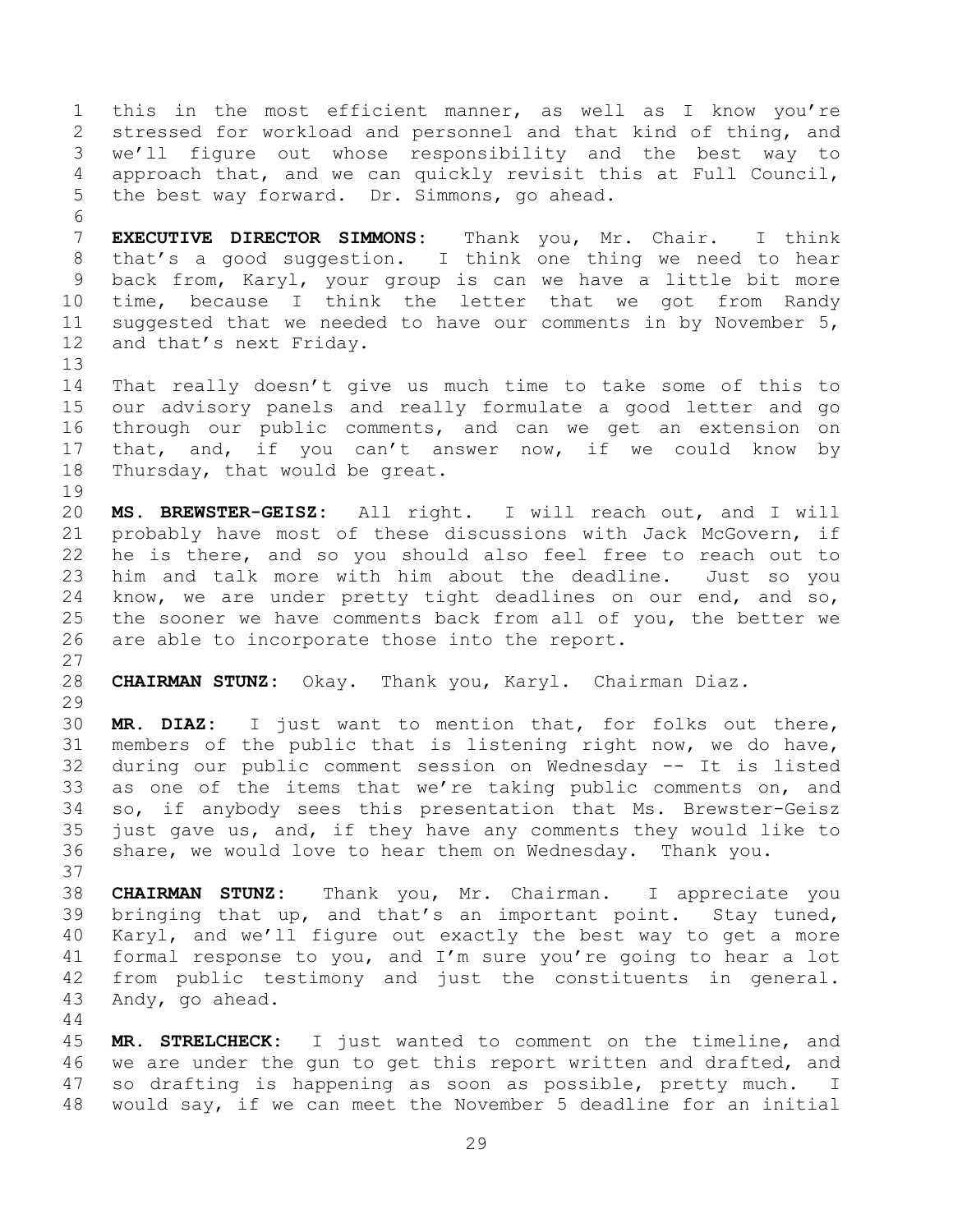response, and then anything else that you would want to provide thereafter, and we're certainly not going to turn away information, but we do want as much input as possible, as early as possible, given the amount of drafting that we're doing right now.

 **CHAIRMAN STUNZ:** Thank you, Andy, and just one last comment from me on this, and, Karyl, I have put this on the record many times, and, being a researcher that deals with this, there are devices in both the shark realm, and I don't know if they would work on Leann's nets, but it might be worth a try, but I know they can work in recreational fisheries, on smaller gear, but also acoustic deterrent devices that teams, ours and others, have shown can prevent dolphin depredation.

 The issue becomes the Marine Mammal Protection Act and the Endangered Species Act and actually getting the appropriate studies needed, and so there is sort of this conflict of we know there is devices that work, and likely don't harm the animals, the mammals in this case, but we're prevented from actually doing those demonstrative studies that would show that, and so we're kind of in a little bit of a catch-twenty-two, but there are options available, I guess I should say, that are used in other fisheries to help mitigate some of these issues, and so I would highly encourage your team to explore or help to develop the science that can maybe offer some solutions to this issue that we're facing.

 **MS. BREWSTER-GEISZ:** Great suggestions. Thank you so much, and thank you for the opportunity to talk with all of you. I wish I was down there face-to-face.

## <span id="page-29-0"></span>**OTHER BUSINESS**

 **CHAIRMAN STUNZ:** All right. Thank you, Karyl. Moving on, Mr. Chairman, there is one small last other business that I had on the agenda, and I think I can turn it over, if you're willing that we can move on, and I know we're right ahead of lunch. That last agenda item had to do with the ICCAT advisory group that we are a part of.

 If you don't know, we, obviously, don't manage some of the highly migratory species, for obvious reasons, but we do have representation, and, in fact, each council does, and that meeting took place last week, and I am more than happy to take any recommendations we would have to that group, but they met in front of an intersessional online meeting that the ICCAT will be having coming up.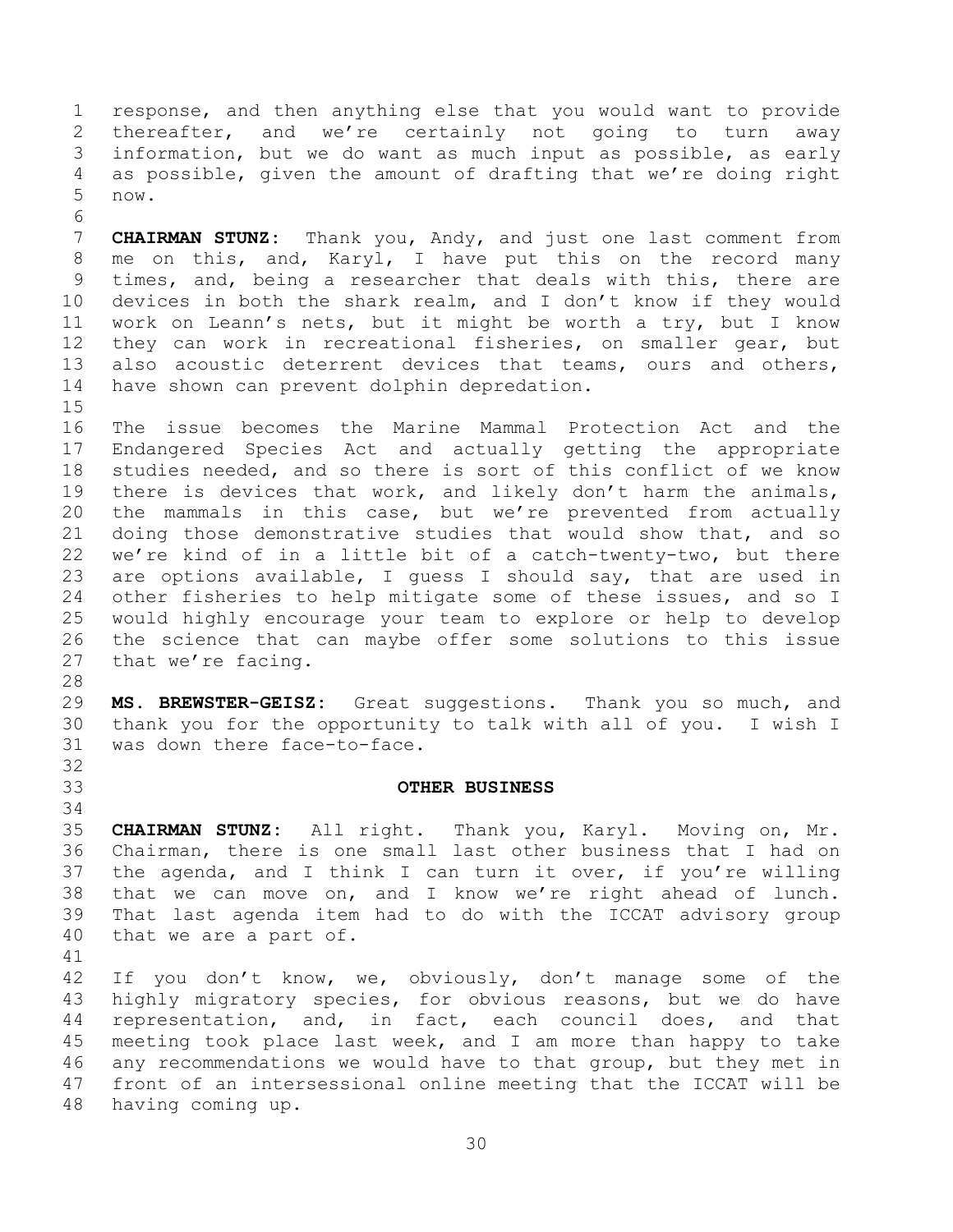The main species of concern that would be relevant to this council were yellowfin tuna, bluefin tuna, and mako sharks, and I think most of you have already heard this story, and Martha might have stepped out, and she was there too, and so, Martha, feel free to add what I am missing.

 As far as bluefin tuna, it was sort of a similar story that we got here. The assessment, there were questions of the utility for management advice of that assessment, although the Gulf of Mexico indices seemed to be increasing, and I think we're probably seeing that on the water from fishermen, with increased catches, and we're probably looking at a 2.3-ton increase in 14 that fishery, and that's still very tentative, but that's very 15 sort of cautious that that will happen or not, in terms of some of the recommendations going forward.

 The yellowfin tuna catch was elevated by about a 1,000 metric -- More than that, or about 1,000 metric tons, from 2,600 to 3,600, which is good news. The Gulf catches a significant portion of those fish, namely through the Gulf longline, but also there are major, obviously, recreational components for yellowfin tuna in the Gulf, and so, if there's issues there, we have a mechanism to take that forward, but no major changes to yellowfin tuna. 

 The big kind of problem is makos, which were overfished and undergoing overfishing, and we're down now to fishing juveniles, because of their late maturity rate, which is not a good position to be in. If you recall, last time I gave this report, with a zero TAC, there is only about a 50 percent recovery rate, and I think that's like the 2050 realm.

 If they implemented some of the proposed retentions and live at haul-back release, their discard mortality is very low, but there is only -- Even with that, there is only about a 40 to 50 percent recovery by 2070, and so it's not looking good, because those fish just happen to be caught, sort of as bycatch, but they are valued for -- They're one of the few sharks that are valued for their flesh, and so mako sharks are not looking good.

 However, the ICCAT decided to table that discussion, probably, moving forward, for a whole variety of reasons that are too much to get into right now, and there was a lot of pushback from groups, as you might imagine, about look at the status, and we're not really doing anything, but, obviously, there is a lot of other international issues that are involved with that, and so it's not looking good for mako sharks right now, which are, obviously, important recreationally for the Gulf.